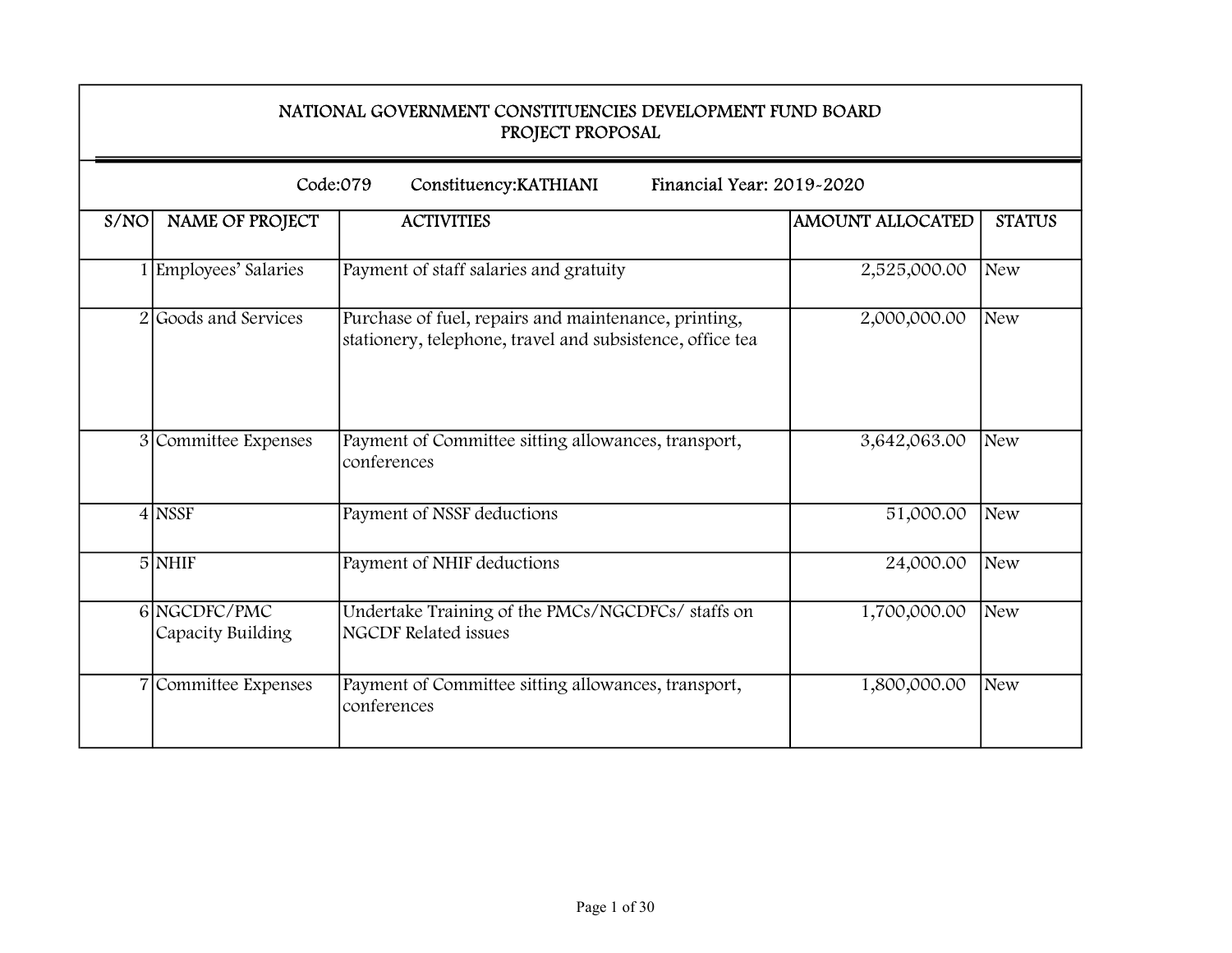|      | NATIONAL GOVERNMENT CONSTITUENCIES DEVELOPMENT FUND BOARD<br>PROJECT PROPOSAL |                                                                                                             |                         |               |
|------|-------------------------------------------------------------------------------|-------------------------------------------------------------------------------------------------------------|-------------------------|---------------|
|      | Code:079                                                                      | Constituency: KATHIANI<br>Financial Year: 2019-2020                                                         |                         |               |
| S/NO | NAME OF PROJECT                                                               | <b>ACTIVITIES</b>                                                                                           | <b>AMOUNT ALLOCATED</b> | <b>STATUS</b> |
|      | 8 Goods and Services                                                          | Purchase of fuel, repairs and maintenance,<br>printing, stationery, Airtime, travel and subsistence         | 621,031.00              | New           |
|      | 9 Emergency reserve 5%                                                        | To cater for any unforeseen occurrences in the<br>constituency during the financial year                    | 7,198,241.38            | <b>New</b>    |
|      | 10 Bursary Secondary                                                          | Payment of bursary to needy student in Secondary Schools                                                    | 19,000,000.00           | <b>New</b>    |
|      | 11 Bursary Tertiary<br>Institutions                                           | Payment of bursary to needy student in Tertiary<br>Institutions                                             | 15,000,000.00           | <b>New</b>    |
|      | 12 Imilini Primary School                                                     | Renovation of 3<br>classrooms-Reroofing, fixing doors and windows,<br>plastering and painting to completion | 500,000.00              | <b>New</b>    |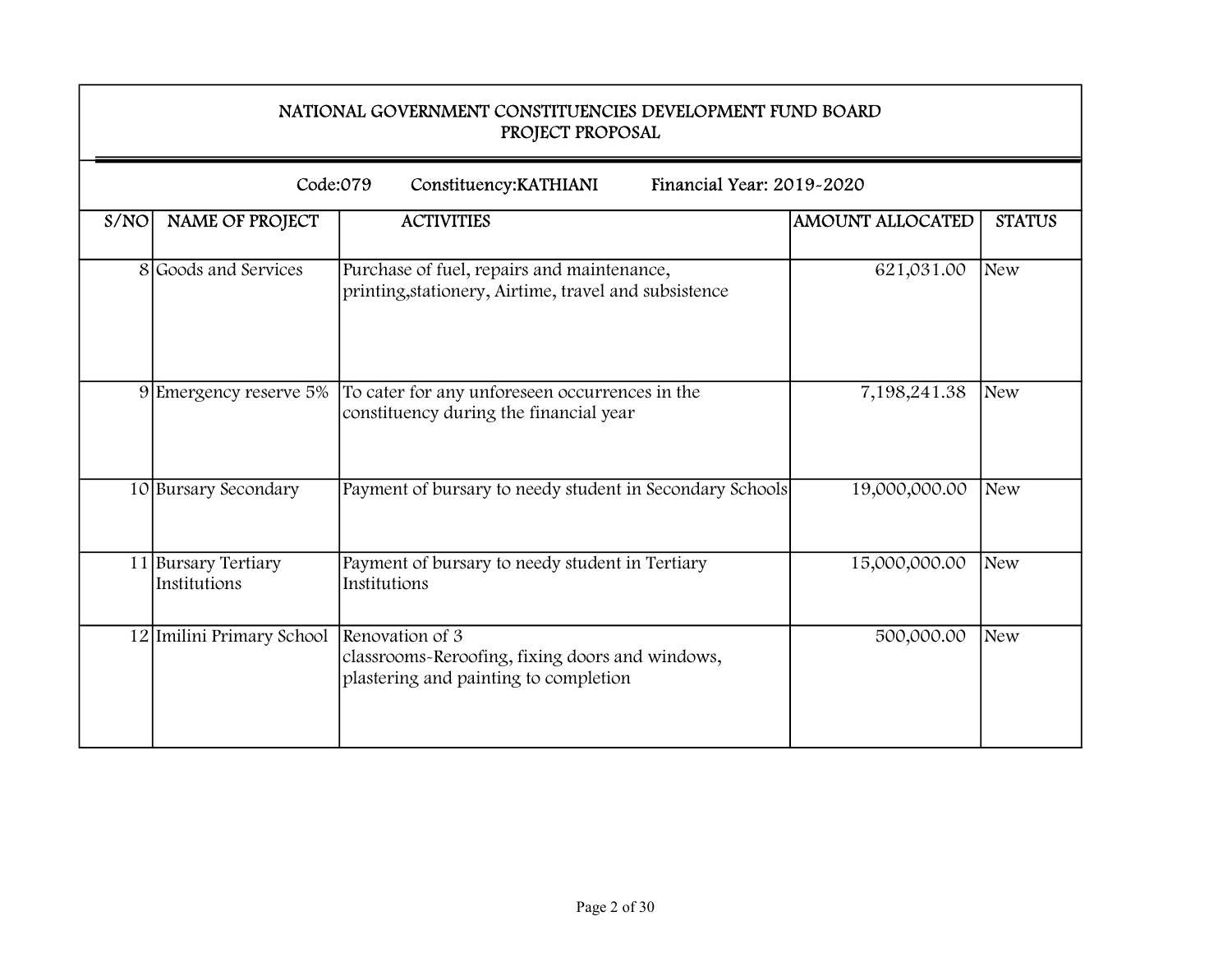|      | NATIONAL GOVERNMENT CONSTITUENCIES DEVELOPMENT FUND BOARD<br>PROJECT PROPOSAL |                                                                                                             |                         |               |  |
|------|-------------------------------------------------------------------------------|-------------------------------------------------------------------------------------------------------------|-------------------------|---------------|--|
|      | Code:079                                                                      | Constituency: KATHIANI<br>Financial Year: 2019-2020                                                         |                         |               |  |
| S/NO | NAME OF PROJECT                                                               | <b>ACTIVITIES</b>                                                                                           | <b>AMOUNT ALLOCATED</b> | <b>STATUS</b> |  |
|      | 13 Isooni Primary School                                                      | Renovation of 3<br>classrooms-Reroofing, fixing doors and windows,<br>plastering and painting to completion | 500,000.00              | <b>New</b>    |  |
|      | 14 Iveti Primary School                                                       | Construction of an administration block to completion-2<br>offices/rooms and staffroom                      | 2,000,000.00            | <b>New</b>    |  |
|      |                                                                               | 15 Wutini Primary School Construction of a new classrooms to completion                                     | 1,000,000.00            | <b>New</b>    |  |
|      | 16 Kaewa Primary School                                                       | Renovation of 2<br>classrooms-Reroofing, fixing doors and windows,<br>plastering and painting to completion | 400,000.00              | New           |  |
|      | 17 Kalala Primary School                                                      | Renovation of 3<br>classrooms-Reroofing, fixing doors and windows,<br>plastering and painting to completion | 500,000.00              | <b>New</b>    |  |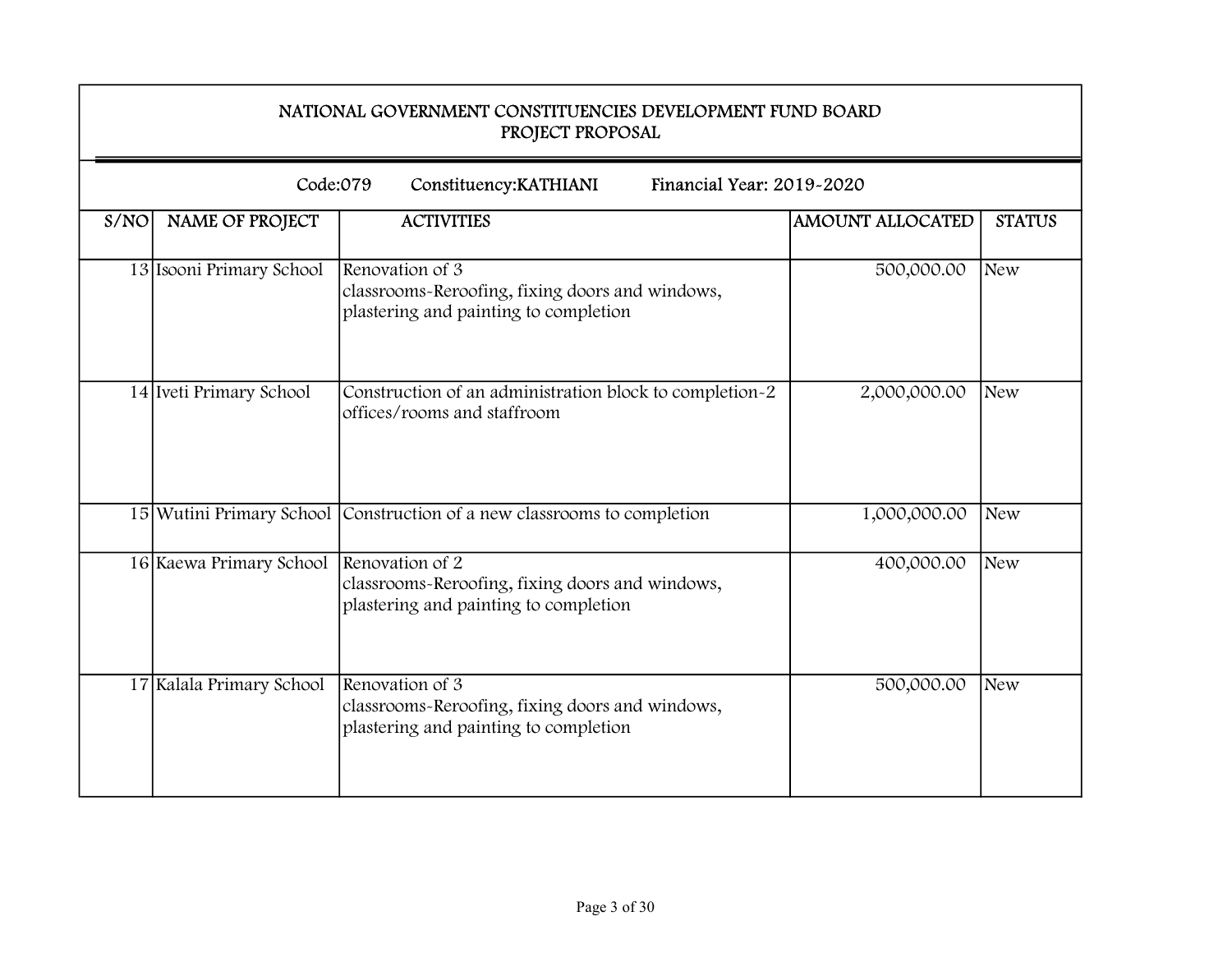|      | NATIONAL GOVERNMENT CONSTITUENCIES DEVELOPMENT FUND BOARD<br>PROJECT PROPOSAL |                                                                                                             |                         |               |
|------|-------------------------------------------------------------------------------|-------------------------------------------------------------------------------------------------------------|-------------------------|---------------|
|      | Code:079                                                                      | Financial Year: 2019-2020<br>Constituency: KATHIANI                                                         |                         |               |
| S/NO | NAME OF PROJECT                                                               | <b>ACTIVITIES</b>                                                                                           | <b>AMOUNT ALLOCATED</b> | <b>STATUS</b> |
|      | 18 Kalikya Primary School Renovation of 3                                     | classrooms-Reroofing, fixing doors and windows,<br>plastering and painting to completion                    | 500,000.00              | <b>New</b>    |
|      |                                                                               | 19 Kasioni Primary School Construction of 2 new classrooms to completion                                    | 2,000,000.00            | <b>New</b>    |
|      | 20 Kathuni Primary<br>School                                                  | Renovation of 3<br>classrooms-Reroofing, fixing doors and windows,<br>plastering and painting to completion | 500,000.00              | New           |
|      | 21 Mbee Primary School                                                        | Ground levelling-Excavation and grading(1 hectare)-to<br>be used as playing field by learners               | 2,340,000.00            | <b>New</b>    |
|      | 22 Kikata Primary School                                                      | Renovation of 3<br>classrooms-Reroofing, fixing doors and windows,<br>plastering and painting to completion | 500,000.00              | <b>New</b>    |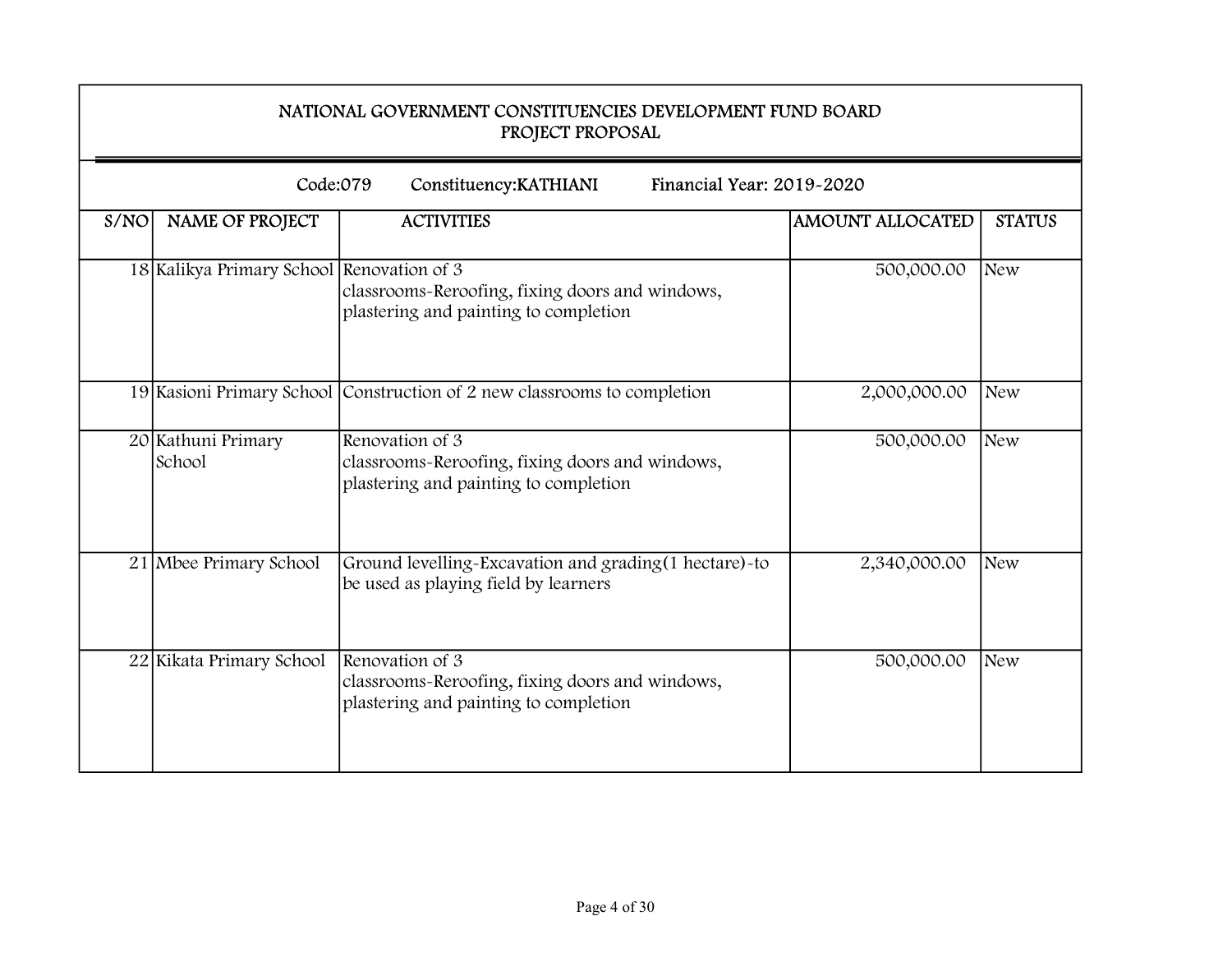|      | NATIONAL GOVERNMENT CONSTITUENCIES DEVELOPMENT FUND BOARD<br>PROJECT PROPOSAL |                                                                                                             |                         |               |  |
|------|-------------------------------------------------------------------------------|-------------------------------------------------------------------------------------------------------------|-------------------------|---------------|--|
|      |                                                                               | Code:079<br>Financial Year: 2019-2020<br>Constituency: KATHIANI                                             |                         |               |  |
| S/NO | NAME OF PROJECT                                                               | <b>ACTIVITIES</b>                                                                                           | <b>AMOUNT ALLOCATED</b> | <b>STATUS</b> |  |
|      | 23 Kikunuani Primary<br>School                                                | Renovation of 3<br>classrooms-Reroofing, fixing doors and windows,<br>plastering and painting to completion | 500,000.00              | New           |  |
|      | 24 Kitie Primary School                                                       | Ground leveling-Excavation and grading-0.75 hectares to<br>be used as playing field by learners             | 750,000.00              | <b>New</b>    |  |
|      | 25 Komarock Primary<br>School                                                 | Renovation of 3<br>classrooms-Reroofing, fixing doors and windows,<br>plastering and painting to completion | 500,000.00              | <b>New</b>    |  |
|      | 26 Nzaikoni Primary<br>School                                                 | Renovation of 3<br>classrooms-Reroofing, fixing doors and windows,<br>plastering and painting to completion | 500,000.00              | <b>New</b>    |  |
|      | 27 Mutondoni Primary<br>School                                                | Renovation of 4<br>classrooms-Reroofing, fixing doors and windows,<br>plastering and painting to completion | 750,000.00              | <b>New</b>    |  |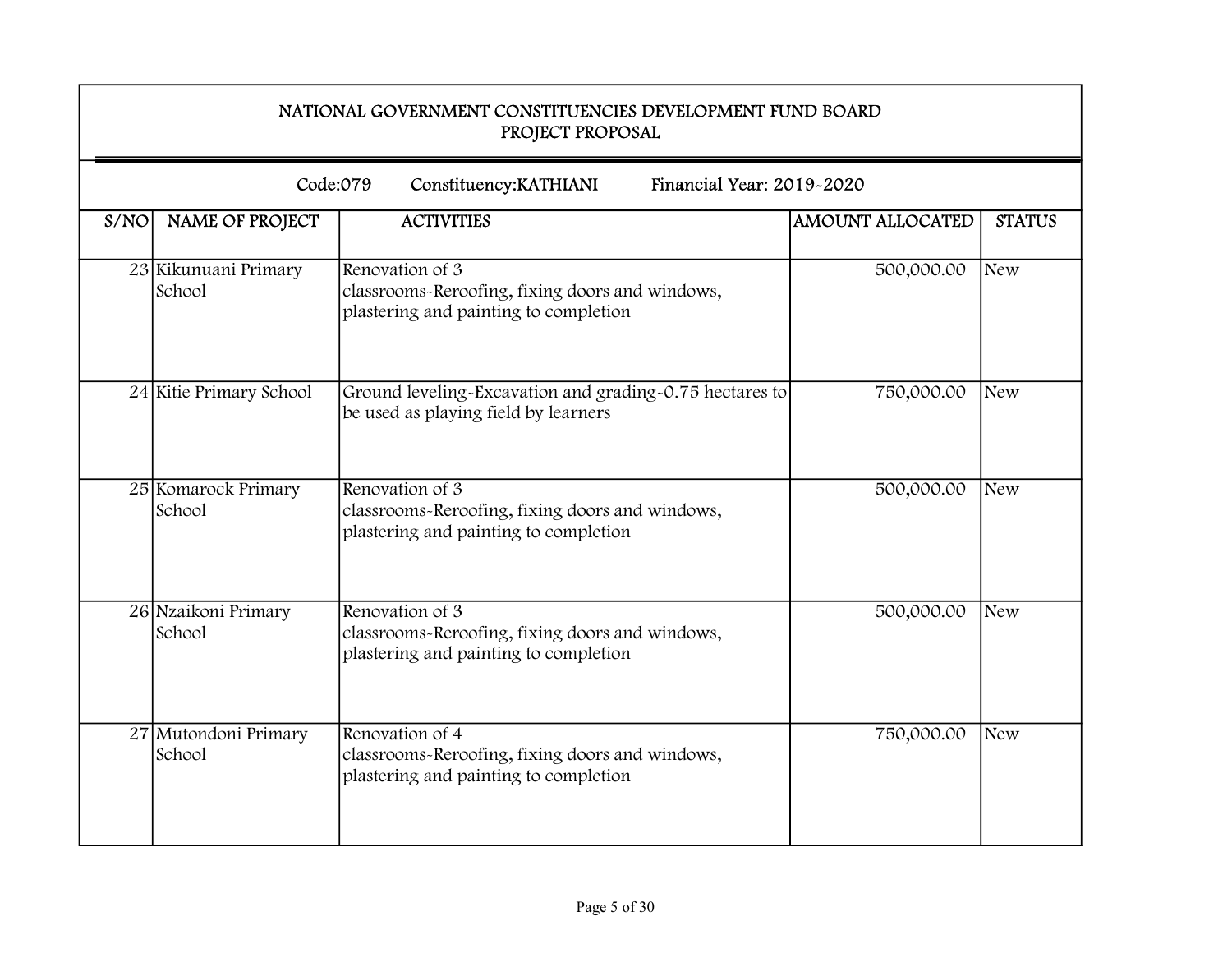|      | NATIONAL GOVERNMENT CONSTITUENCIES DEVELOPMENT FUND BOARD<br>PROJECT PROPOSAL |                                                                                                             |                         |               |
|------|-------------------------------------------------------------------------------|-------------------------------------------------------------------------------------------------------------|-------------------------|---------------|
|      |                                                                               | Code:079<br>Financial Year: 2019-2020<br>Constituency: KATHIANI                                             |                         |               |
| S/NO | NAME OF PROJECT                                                               | <b>ACTIVITIES</b>                                                                                           | <b>AMOUNT ALLOCATED</b> | <b>STATUS</b> |
|      | 28 Mwanga Primary<br>School                                                   | Completion of admin block - plastering, fixing of doors<br>and windows, painting-six rooms and staffroom    | 1,000,000.00            | Ongoing       |
|      | 29 Kwa Ngengi Primary<br>School                                               | Purchase of 0.5 hactare land for school expansion                                                           | 194,000.00              | <b>New</b>    |
|      | 30 Maanzoni Primary<br>School                                                 | Renovation of 3<br>classrooms-Reroofing, fixing doors and windows,<br>plastering and painting to completion | 500,000.00              | New           |
|      | 31 Kingongoi Primary<br>School                                                | Renovation of 4 classrooms- reroofing, fixing doors and<br>windows, plastering and painting to completion   | 850,000.00              | <b>New</b>    |
|      | 32 Kwale Primary School                                                       | Renovation of 6 classrooms- reroofing, fixing doors and<br>windows, plastering and painting to completion   | 950,000.00              | <b>New</b>    |
|      | 33 Kathuni Primary<br>School                                                  | Renovation of 4 classrooms- reroofing, fixing doors and<br>windows, plastering and painting to completion   | 700,000.00              | <b>New</b>    |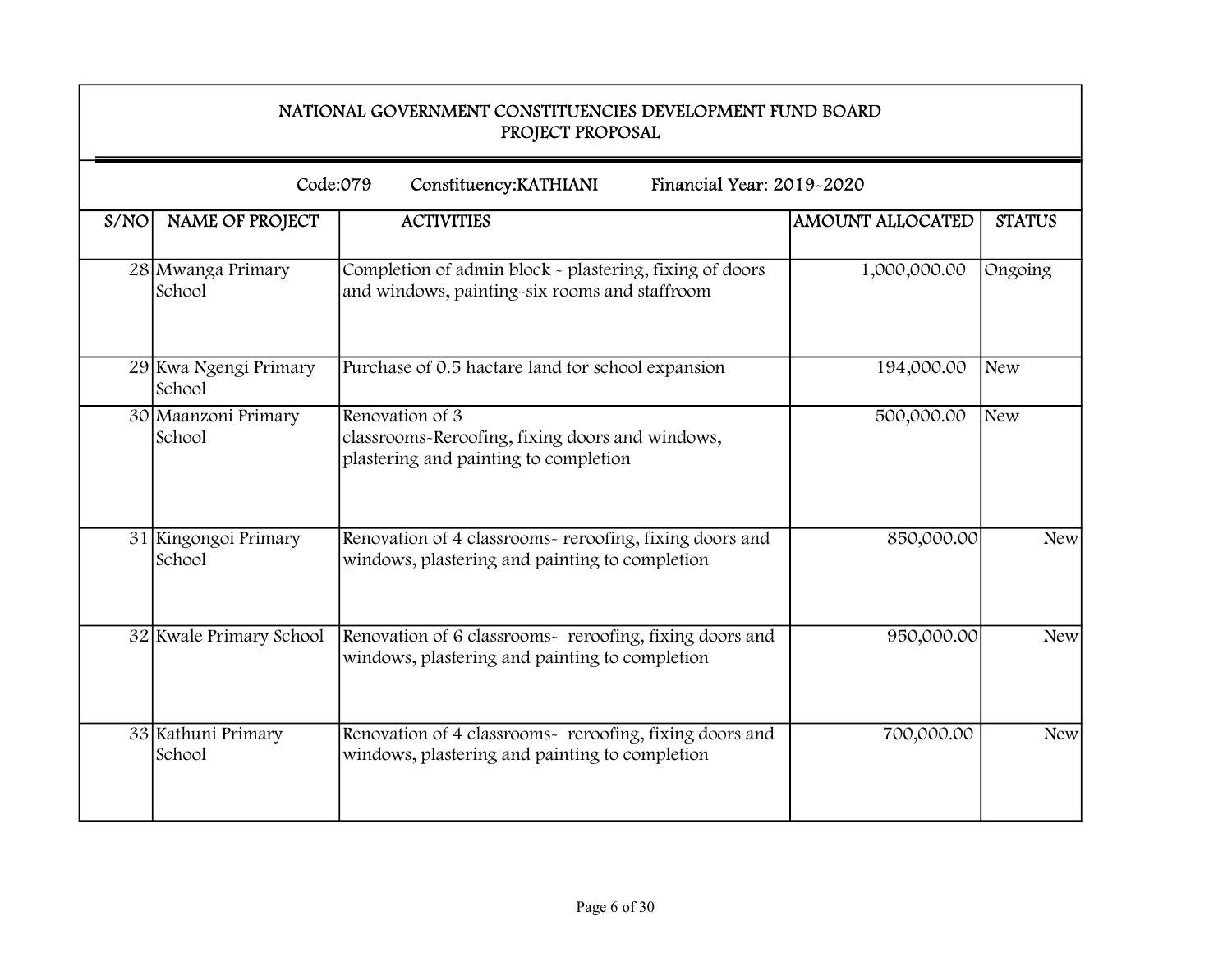|      | NATIONAL GOVERNMENT CONSTITUENCIES DEVELOPMENT FUND BOARD<br>PROJECT PROPOSAL |                                                                                                                                     |                         |               |
|------|-------------------------------------------------------------------------------|-------------------------------------------------------------------------------------------------------------------------------------|-------------------------|---------------|
|      | Code:079                                                                      | Financial Year: 2019-2020<br>Constituency: KATHIANI                                                                                 |                         |               |
| S/NO | NAME OF PROJECT                                                               | <b>ACTIVITIES</b>                                                                                                                   | <b>AMOUNT ALLOCATED</b> | <b>STATUS</b> |
|      |                                                                               | 34 Imilini Primary School Renovation of 4 classrooms- reroofing, fixing doors and<br>windows, plastering and painting to completion | 700,000.00              | <b>New</b>    |
|      | 35 Koma Rock Primary<br>School                                                | Renovation of 3 classrooms- reroofing, fixing doors and<br>windows, plastering and painting to completion                           | 600,000.00              | <b>New</b>    |
|      | 36 Kwa Ngengi Primary<br>School                                               | Renovation of 3 classrooms- reroofing, fixing doors and<br>windows, plastering and painting to completion                           | 600,000.00              | <b>New</b>    |
|      |                                                                               | 37 Kaviani Primary School Renovation of a 1 roomed administration block; tiles and<br>ceilings.                                     | 200,000.00              | <b>New</b>    |
|      | 38 Kaewa Primary School                                                       | Renovation of a classroom - reroofing, fixing doors and<br>windows, plastering and painting to completion                           | 200,000.00              | <b>New</b>    |
|      | 39 Misuuni Primary<br>School                                                  | Renovation of 4 classrooms- reroofing, fixing doors and<br>windows, plastering and painting to completion                           | 700,000.00              | <b>New</b>    |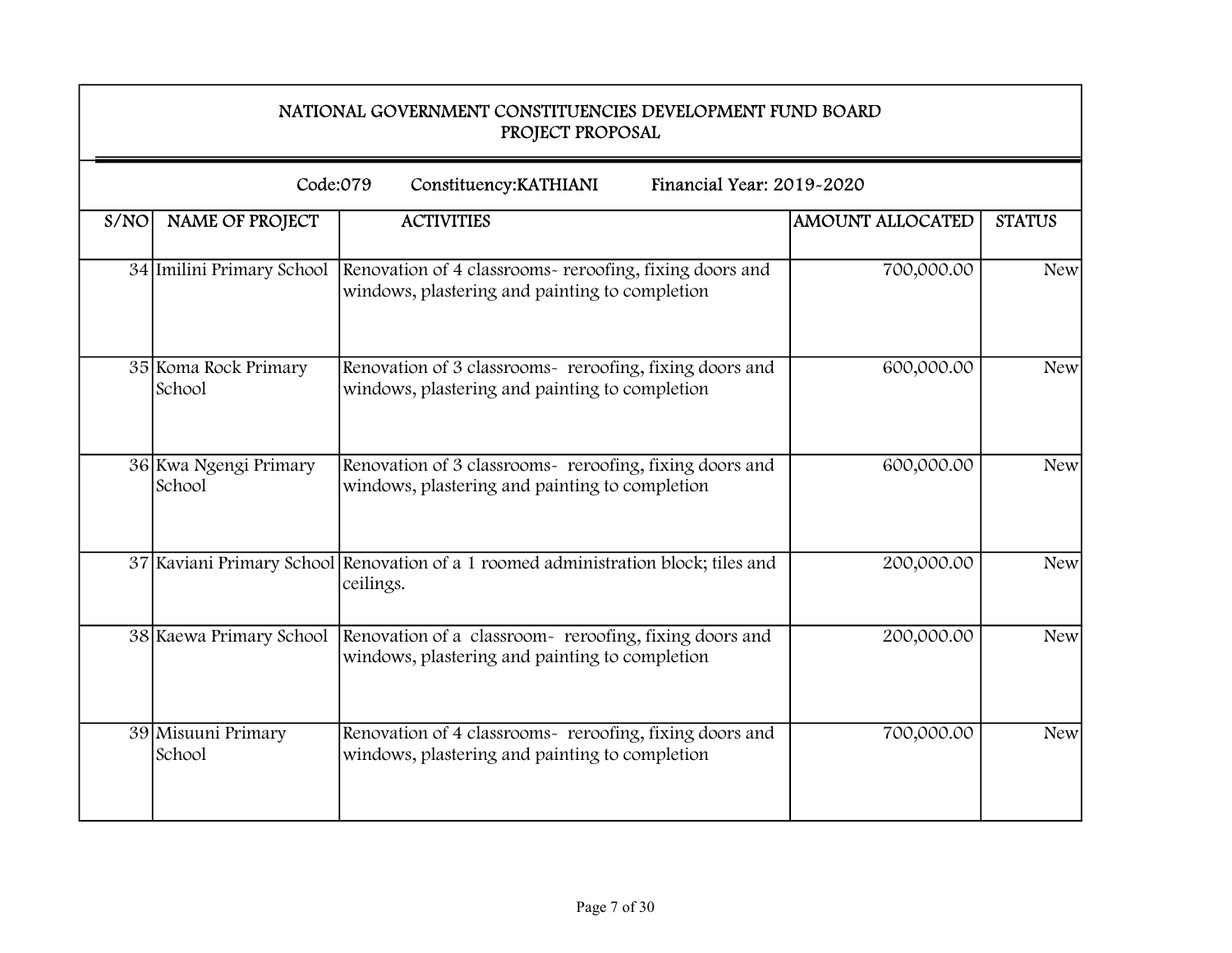|      | NATIONAL GOVERNMENT CONSTITUENCIES DEVELOPMENT FUND BOARD<br>PROJECT PROPOSAL |                                                                                                           |                         |               |  |
|------|-------------------------------------------------------------------------------|-----------------------------------------------------------------------------------------------------------|-------------------------|---------------|--|
|      | Code:079<br>Financial Year: 2019-2020<br>Constituency: KATHIANI               |                                                                                                           |                         |               |  |
| S/NO | NAME OF PROJECT                                                               | <b>ACTIVITIES</b>                                                                                         | <b>AMOUNT ALLOCATED</b> | <b>STATUS</b> |  |
|      | 40 Mutodoni Primary<br>School                                                 | Renovation of 2 classrooms- reroofing, fixing doors and<br>windows, plastering and painting to completion | 450,000.00              | <b>New</b>    |  |
|      | 41 Muthala Primary<br>School                                                  | Renovation of 3 classrooms- reroofing, fixing doors and<br>windows, plastering and painting to completion | 600,000.00              | <b>New</b>    |  |
|      | 42 Mwanga Primary<br>School                                                   | Renovation of 4 classrooms- reroofing, fixing doors and<br>windows, plastering and painting to completion | 800,000.00              | <b>New</b>    |  |
|      | 43 Kalambya Primary<br>School                                                 | Renovation of 2 classrooms- reroofing, fixing doors and<br>windows, plastering and painting to completion | 300,000.00              | <b>New</b>    |  |
|      | 44 Isooni Primary School                                                      | Renovation of 4 classrooms- reroofing, fixing doors and<br>windows, plastering and painting to completion | 700,000.00              | <b>New</b>    |  |
|      | 45 Kikaawani Primary<br>School                                                | Renovation of 3 classrooms- reroofing, fixing doors and<br>windows, plastering and painting to completion | 550,000.00              | <b>New</b>    |  |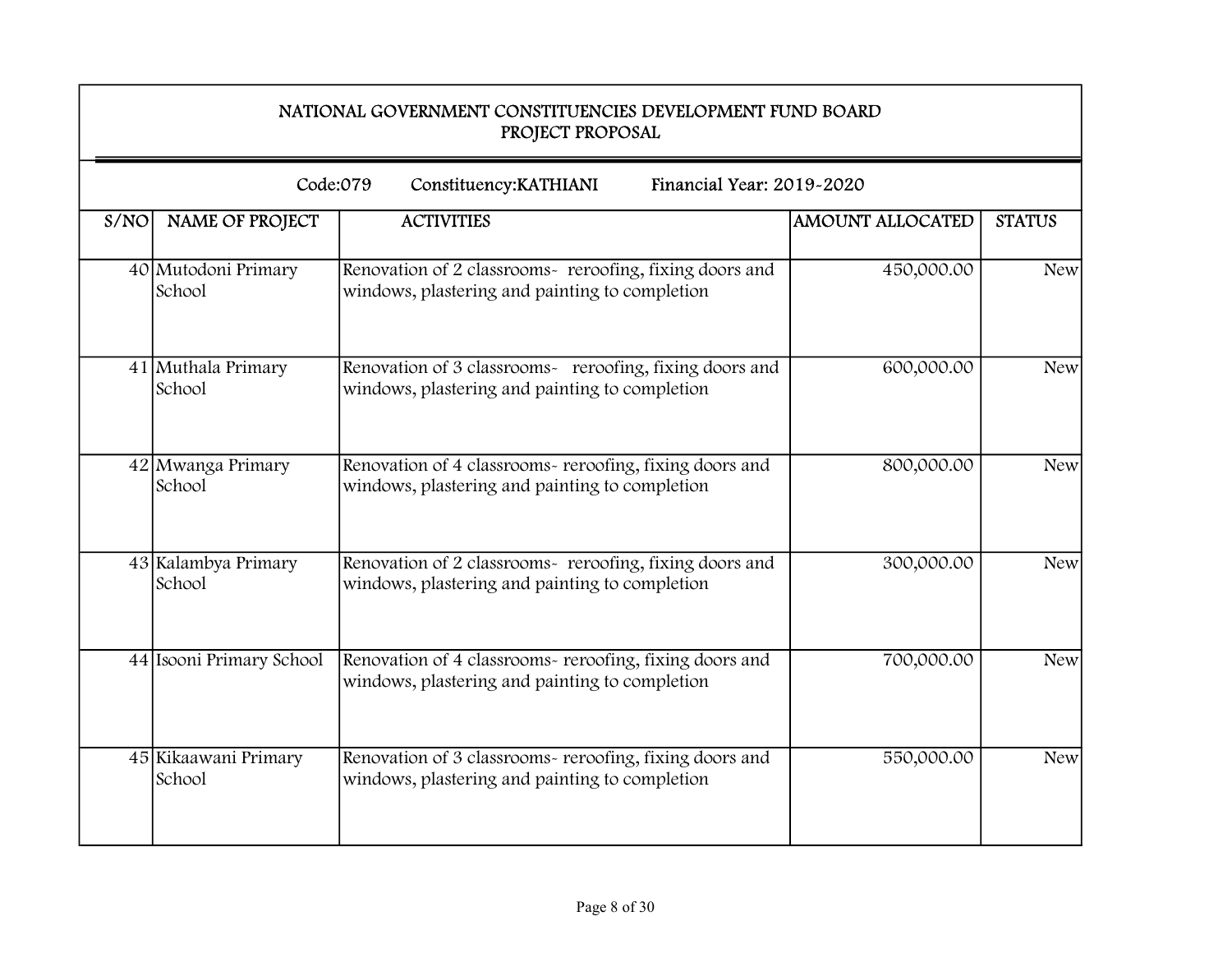|      | NATIONAL GOVERNMENT CONSTITUENCIES DEVELOPMENT FUND BOARD<br>PROJECT PROPOSAL |                                                                                                                                  |                         |               |
|------|-------------------------------------------------------------------------------|----------------------------------------------------------------------------------------------------------------------------------|-------------------------|---------------|
|      | Code:079                                                                      | Financial Year: 2019-2020<br>Constituency: KATHIANI                                                                              |                         |               |
| S/NO | <b>NAME OF PROJECT</b>                                                        | <b>ACTIVITIES</b>                                                                                                                | <b>AMOUNT ALLOCATED</b> | <b>STATUS</b> |
|      | 46 Kaiani Secondary<br>School                                                 | Construction of a new Administration Block to<br>completion(3 offices/ rooms, boardroom and staffroom                            | 4,000,000.00            | New           |
|      | 47 Kathiani Girls High<br>School                                              | Construction of a new Computer laboratory to<br>completion(60 students seated)                                                   | 2,000,000.00            | <b>New</b>    |
|      | 48 Kinyau Secondary<br>School                                                 | Construction of 2 new classrooms to completion                                                                                   | 2,000,000.00            | New           |
|      |                                                                               | 49 Kauti Secondary School Completion of Science laboratory-fixing doors and<br>windows, plastering and painting (40<br>students) | 500,000.00              | Ongoing       |
|      | 50 Kithunguini Secondary<br>School                                            | Construction of four units (2 bedroom each) staff houses<br>to completion                                                        | 4,000,000.00            | New           |
|      | 51 General Mulinge<br>Secondary School                                        | Completion of Dormitory<br>-plastering, fixing of doors and windows, painting(130<br>students)                                   | 2,500,000.00            | Ongoing       |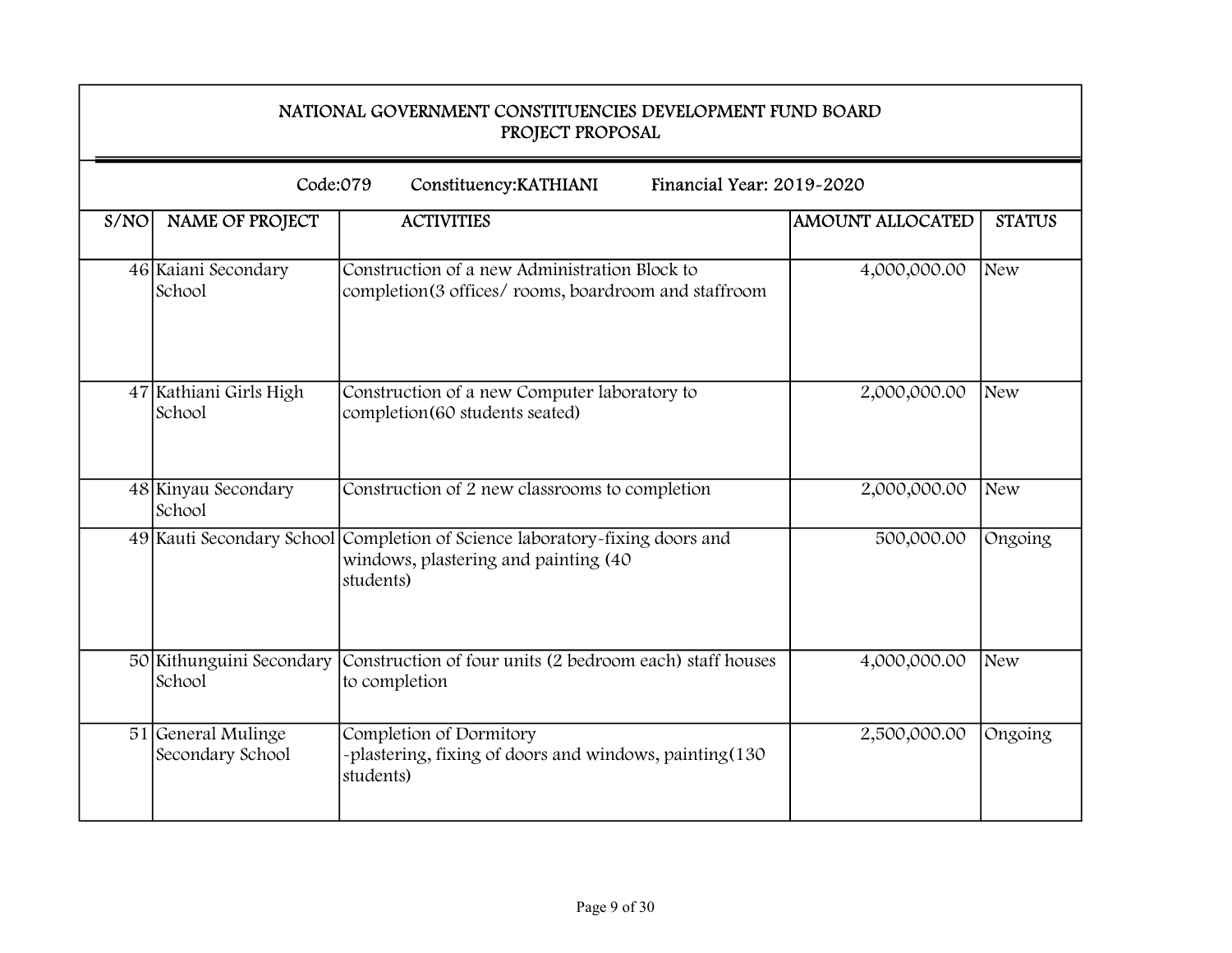|      | NATIONAL GOVERNMENT CONSTITUENCIES DEVELOPMENT FUND BOARD<br>PROJECT PROPOSAL |                                                                                       |                         |               |
|------|-------------------------------------------------------------------------------|---------------------------------------------------------------------------------------|-------------------------|---------------|
|      | Code:079                                                                      | Financial Year: 2019-2020<br>Constituency: KATHIANI                                   |                         |               |
| S/NO | <b>NAME OF PROJECT</b>                                                        | <b>ACTIVITIES</b>                                                                     | <b>AMOUNT ALLOCATED</b> | <b>STATUS</b> |
|      | 52 Lumbwa Secondary<br>School                                                 | Construction of 2 new classrooms to completion                                        | 2,000,000.00            | <b>New</b>    |
|      | 53 Kalikya Secondary<br>School                                                | Construction of 2 new classrooms to completion                                        | 2,000,000.00            | <b>New</b>    |
|      | 54 Kaliluni Secondary<br>School                                               | Construction of a new dormitory to completion(80<br>students)                         | 4,000,000.00            | New           |
|      | 55 Mbee Secondary<br>School                                                   | Construction of a new Dining Hall to completion (able to<br>host 100 students seated) | 4,000,000.00            | <b>New</b>    |
|      | 56 Mitaboni ABC Girls<br>Secondary School                                     | Construction of a new 100 students dormitory to<br>completion                         | 5,132,388.76            | <b>New</b>    |
|      | 57 Mitaboni ABC Girls<br>Secondary School                                     | Renovation of dormitory-Tiles and roofing (60 students) to<br>completion              | 2,000,000.00            | <b>New</b>    |
|      | 58 Miumbuni Secondary<br>School                                               | Construction of a 8 door new ablution block to<br>completion                          | 1,000,000.00            | <b>New</b>    |
|      | 59 Ngiini Secondary<br>School                                                 | Purchase of 51 seater School bus                                                      | 7,000,000.00            | New           |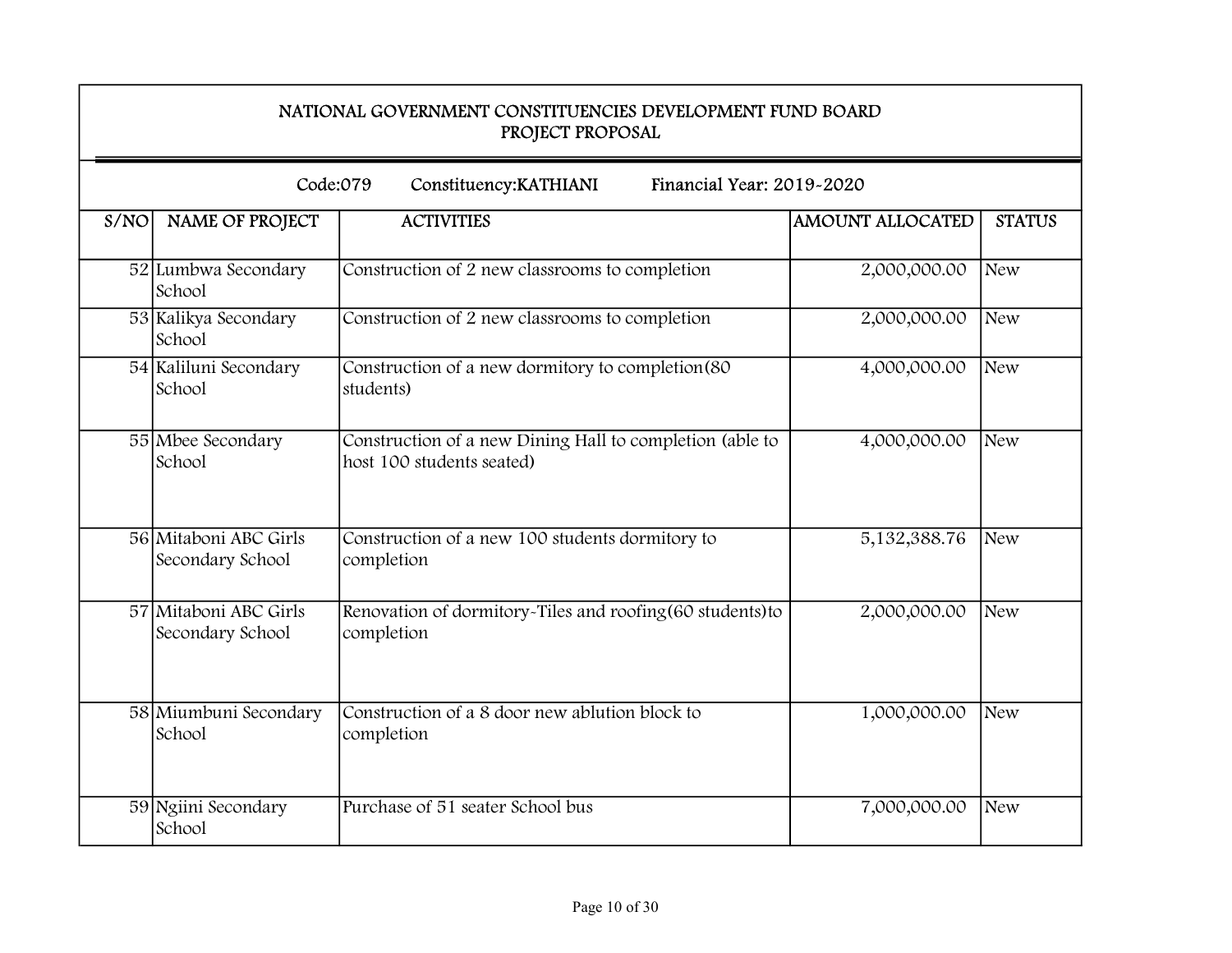|      | NATIONAL GOVERNMENT CONSTITUENCIES DEVELOPMENT FUND BOARD<br>PROJECT PROPOSAL |                                                                                                                                                                                                        |                         |               |  |
|------|-------------------------------------------------------------------------------|--------------------------------------------------------------------------------------------------------------------------------------------------------------------------------------------------------|-------------------------|---------------|--|
|      |                                                                               | Code:079<br>Financial Year: 2019-2020<br>Constituency: KATHIANI                                                                                                                                        |                         |               |  |
| S/NO | NAME OF PROJECT                                                               | <b>ACTIVITIES</b>                                                                                                                                                                                      | <b>AMOUNT ALLOCATED</b> | <b>STATUS</b> |  |
|      | 60 Ngoleni Secondary<br>School                                                | Construction of 2 new classrooms to completion                                                                                                                                                         | 2,000,000.00            | New           |  |
|      | 61 Thinu Secondary<br>School                                                  | construction of a new administration block (Ksh.<br>2,000,000-2 offices/rooms and staffroom), Renovate 6<br>classrooms- Reroofing, fixing doors and windows,<br>plastering and painting Kshs 1,000,000 | 3,000,000.00            | New           |  |
|      | 62 Kaewa Secondary<br>School                                                  | Equipping of borehole in the school; pump, solar<br>installation and piping                                                                                                                            | 600,000.00              | <b>New</b>    |  |
|      | 63 Sporting activities 2%                                                     | Organizing sports tournament where the winning teams<br>shall be awarded with uniforms, trophies and balls                                                                                             | 2,740,000.00            | <b>New</b>    |  |
|      | 64 Kathalani Police Post                                                      | Construction of an Ablution block for administration<br>section (8 doors)                                                                                                                              | 1,000,000.00            | <b>New</b>    |  |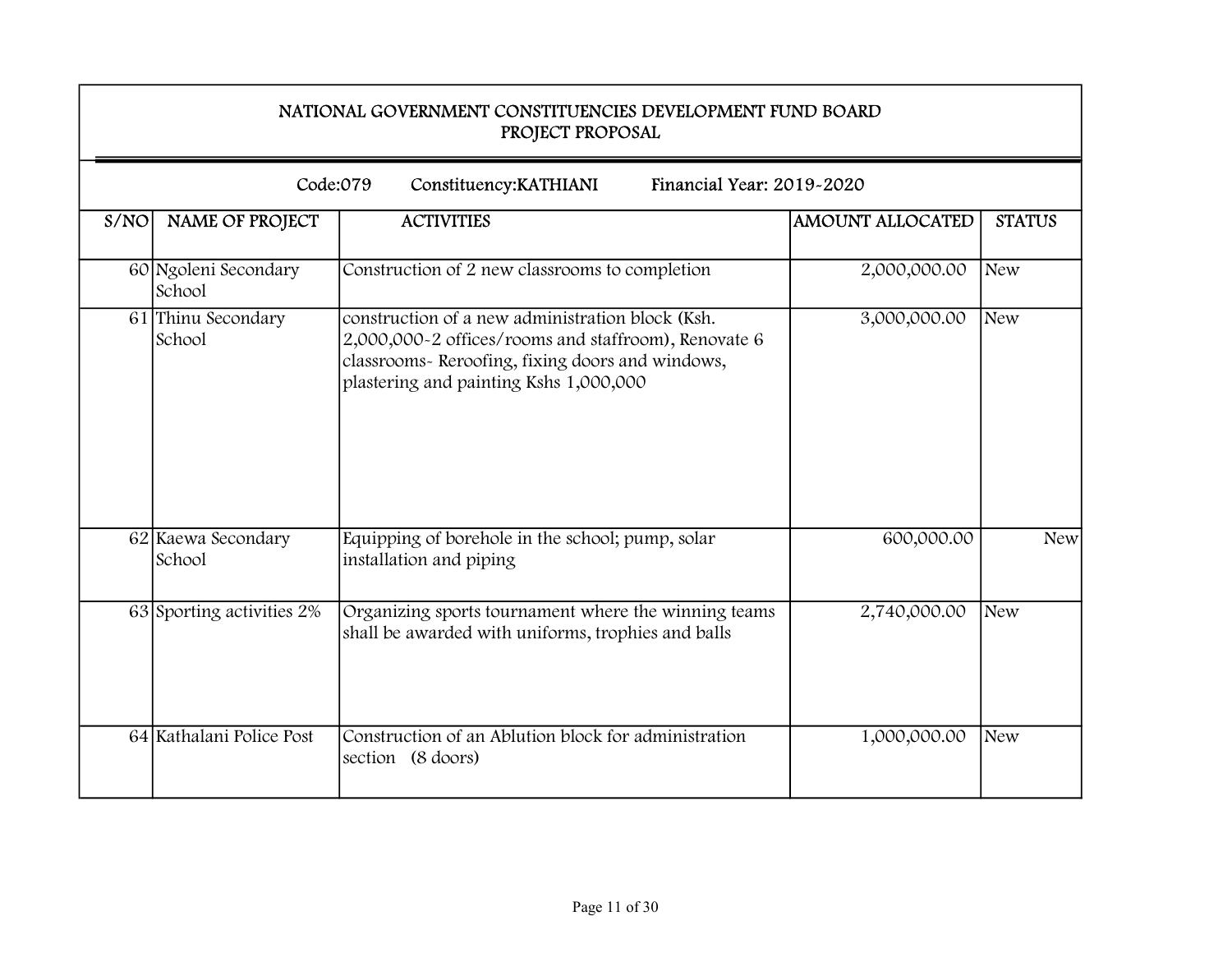|      | NATIONAL GOVERNMENT CONSTITUENCIES DEVELOPMENT FUND BOARD<br>PROJECT PROPOSAL |                                                                                                                                                                   |                         |                  |  |
|------|-------------------------------------------------------------------------------|-------------------------------------------------------------------------------------------------------------------------------------------------------------------|-------------------------|------------------|--|
|      |                                                                               | Code:079<br>Financial Year: 2019-2020<br>Constituency: KATHIANI                                                                                                   |                         |                  |  |
| S/NO | NAME OF PROJECT                                                               | <b>ACTIVITIES</b>                                                                                                                                                 | <b>AMOUNT ALLOCATED</b> | <b>STATUS</b>    |  |
|      | 65 Miumbuni Police Post                                                       | Completion of offices started by the community-roofing,<br>plastering, fixing of doors and windows, flooring and<br>painting of 5 rooms and 2 cells to completion | 500,000.00              | New <sup>1</sup> |  |
|      | 66 NGCDF Office                                                               | Construction of a NG-CDF office-slabbing, plastering and<br>painting                                                                                              | 4,500,000.00            | Ongoing          |  |
|      | 67 Kyamwee Primary<br>School                                                  | Purchase of Top Grade Encyclopaedia for KCPE 43<br>candidates $@$ Kshs.695/- and 43 composition books $@$<br><b>Kshs.348</b>                                      | 44,849.00               | <b>New</b>       |  |
|      | 68 Kakawani Primary<br>School                                                 | Purchase of Top Grade encyclopedia for KCPE 52<br>candidates $\omega$ Kshs.695 and 52 composition books $\omega$<br><b>Kshs.348</b>                               | 54,236.00               | <b>New</b>       |  |

7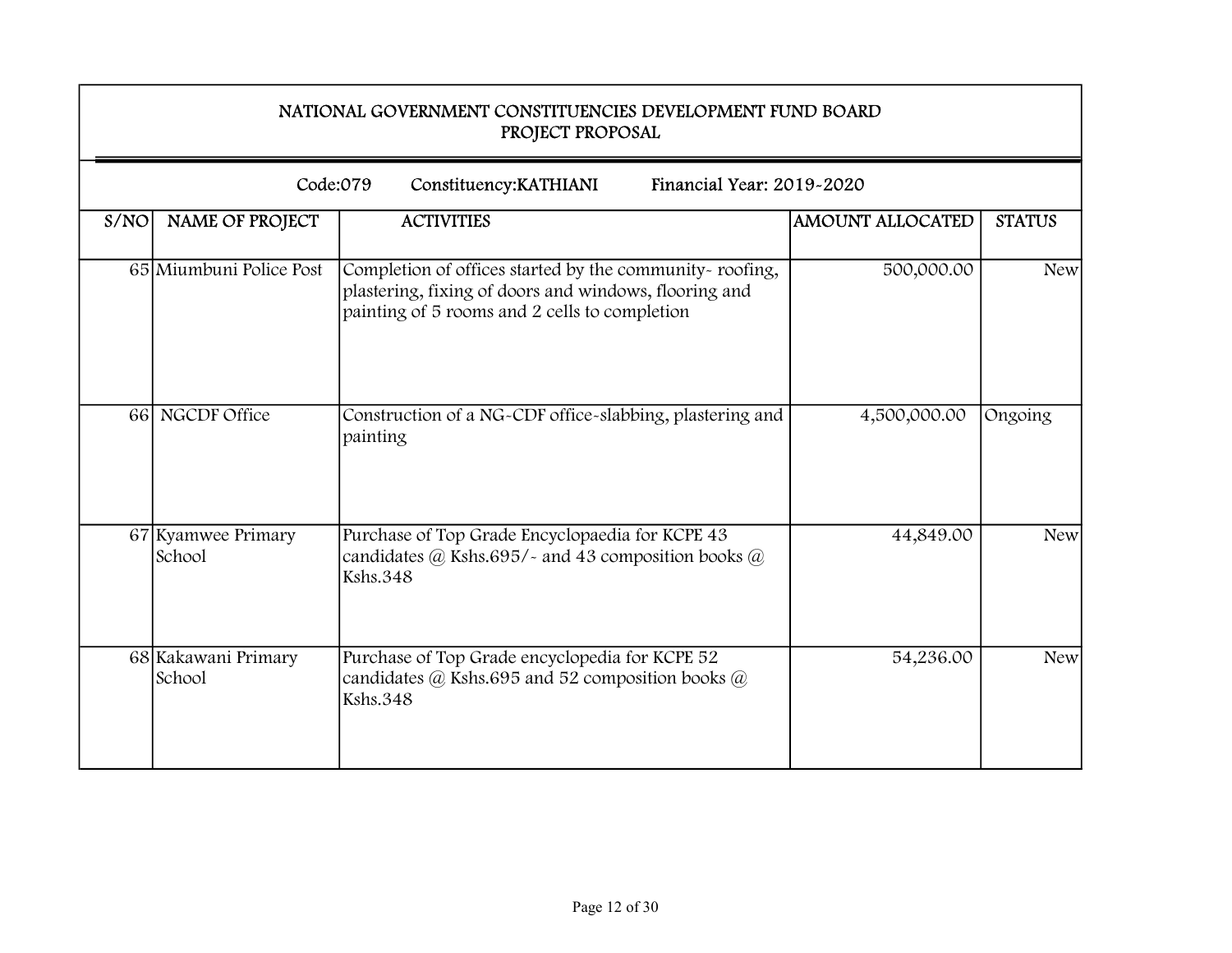|      | NATIONAL GOVERNMENT CONSTITUENCIES DEVELOPMENT FUND BOARD<br>PROJECT PROPOSAL |                                                                                                                                                                                  |                         |               |  |  |
|------|-------------------------------------------------------------------------------|----------------------------------------------------------------------------------------------------------------------------------------------------------------------------------|-------------------------|---------------|--|--|
|      | Code:079<br>Financial Year: 2019-2020<br>Constituency: KATHIANI               |                                                                                                                                                                                  |                         |               |  |  |
| S/NO | NAME OF PROJECT                                                               | <b>ACTIVITIES</b>                                                                                                                                                                | <b>AMOUNT ALLOCATED</b> | <b>STATUS</b> |  |  |
|      | 69 Mutumbini Primary<br>School                                                | Purchase of Top Grade encyclopedia for KCPE 60<br>candidates $\omega$ Kshs.695 and 60 composition books $\omega$<br><b>Kshs.348</b>                                              | 62,580.00               | <b>New</b>    |  |  |
|      | 70 Kwangolya Primary<br>School                                                | Purchase of Top Grade encyclopedia for KCPE 55<br>candidates $\omega$ Kshs.695 and 55 composition books $\omega$<br><b>Kshs.348</b>                                              | 57,365.00               | <b>New</b>    |  |  |
|      | 71 Kaliluni Primary<br>School                                                 | Purchase of Top Grade encyclopedia for KCPE 32<br>candidates @ Kshs.695, 31 composition books @<br>Kshs.348 and 1 Teacher's guide New Progressive English<br>by Oxford @Kshs.292 | 33,320.00               | <b>New</b>    |  |  |
|      | 72 Kiteng'ei Primary<br>School                                                | Purchase of Top Grade encyclopedia for KCPE 65<br>candidates $\omega$ Kshs.695 and 65 composition books $\omega$<br><b>Kshs.348</b>                                              | 67,795.00               | <b>New</b>    |  |  |

÷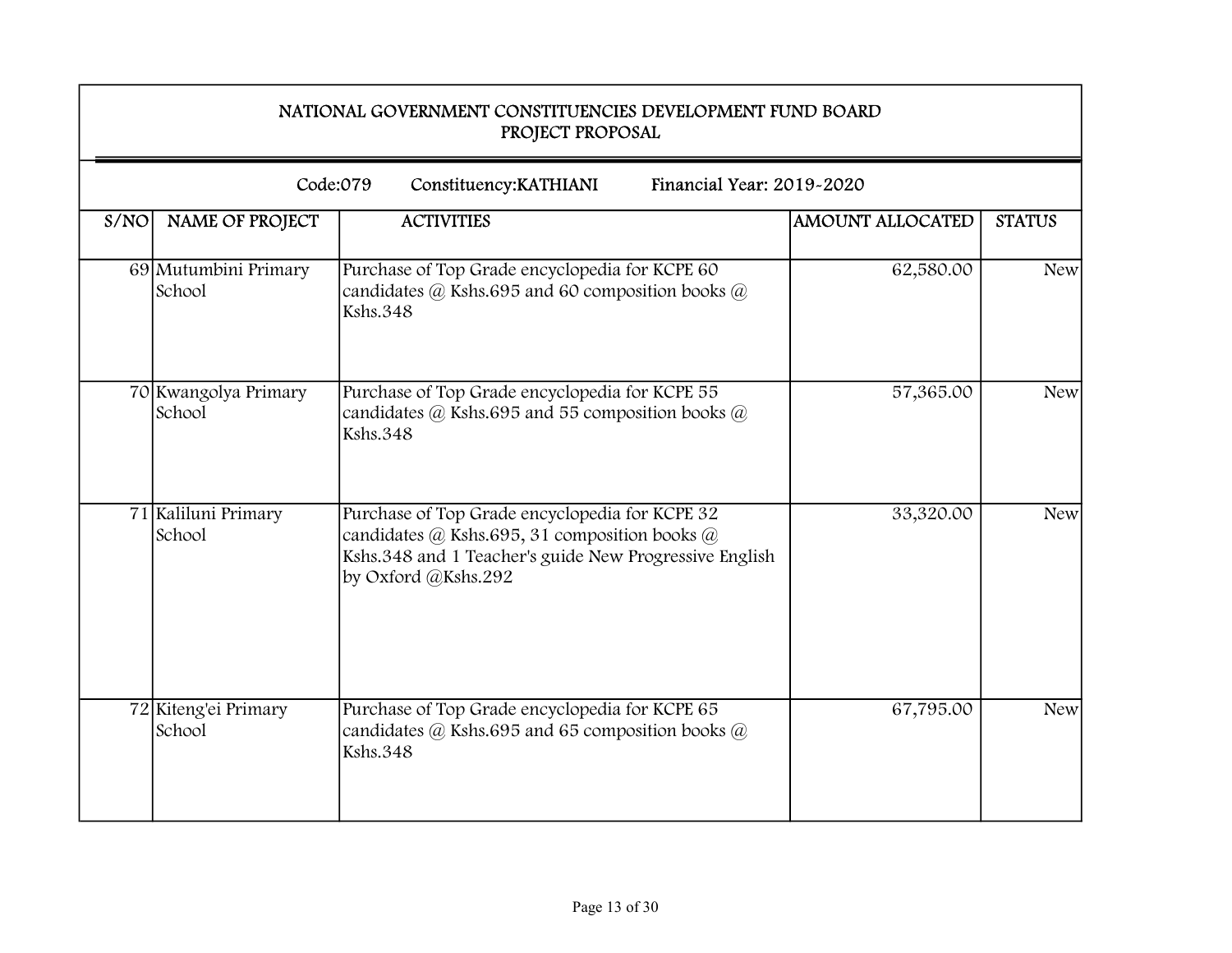|      | NATIONAL GOVERNMENT CONSTITUENCIES DEVELOPMENT FUND BOARD<br>PROJECT PROPOSAL |                                                                                                                                     |                         |               |
|------|-------------------------------------------------------------------------------|-------------------------------------------------------------------------------------------------------------------------------------|-------------------------|---------------|
|      | Code:079                                                                      | Financial Year: 2019-2020<br>Constituency: KATHIANI                                                                                 |                         |               |
| S/NO | <b>NAME OF PROJECT</b>                                                        | <b>ACTIVITIES</b>                                                                                                                   | <b>AMOUNT ALLOCATED</b> | <b>STATUS</b> |
|      | 73 Kaewa Primary School                                                       | Purchase of Top Grade encyclopedia for KCPE 37<br>candidates $\omega$ Kshs.695 and 37 composition books $\omega$<br><b>Kshs.348</b> | 38,591.00               | <b>New</b>    |
|      | 74 Kithunguini Primary<br>School                                              | Purchase of Top Grade encyclopedia for KCPE 54<br>candidates $@$ Kshs.695 and 54 composition books $@$<br><b>Kshs.348</b>           | 56,322.00               | <b>New</b>    |
|      | 75 Ikoleni Primary School                                                     | Purchase of Top Grade encyclopedia for KCPE 43<br>candidates $@$ Kshs.695 and 43 composition books $@$<br><b>Kshs.348</b>           | 44,849.00               | <b>New</b>    |
|      | 76 Ng'eleni Primary<br>School                                                 | Purchase of Top Grade encyclopedia for KCPE 34<br>candidates $(a)$ Kshs.695 and 34 composition books $(a)$<br><b>Kshs.348</b>       | 35,462.00               | <b>New</b>    |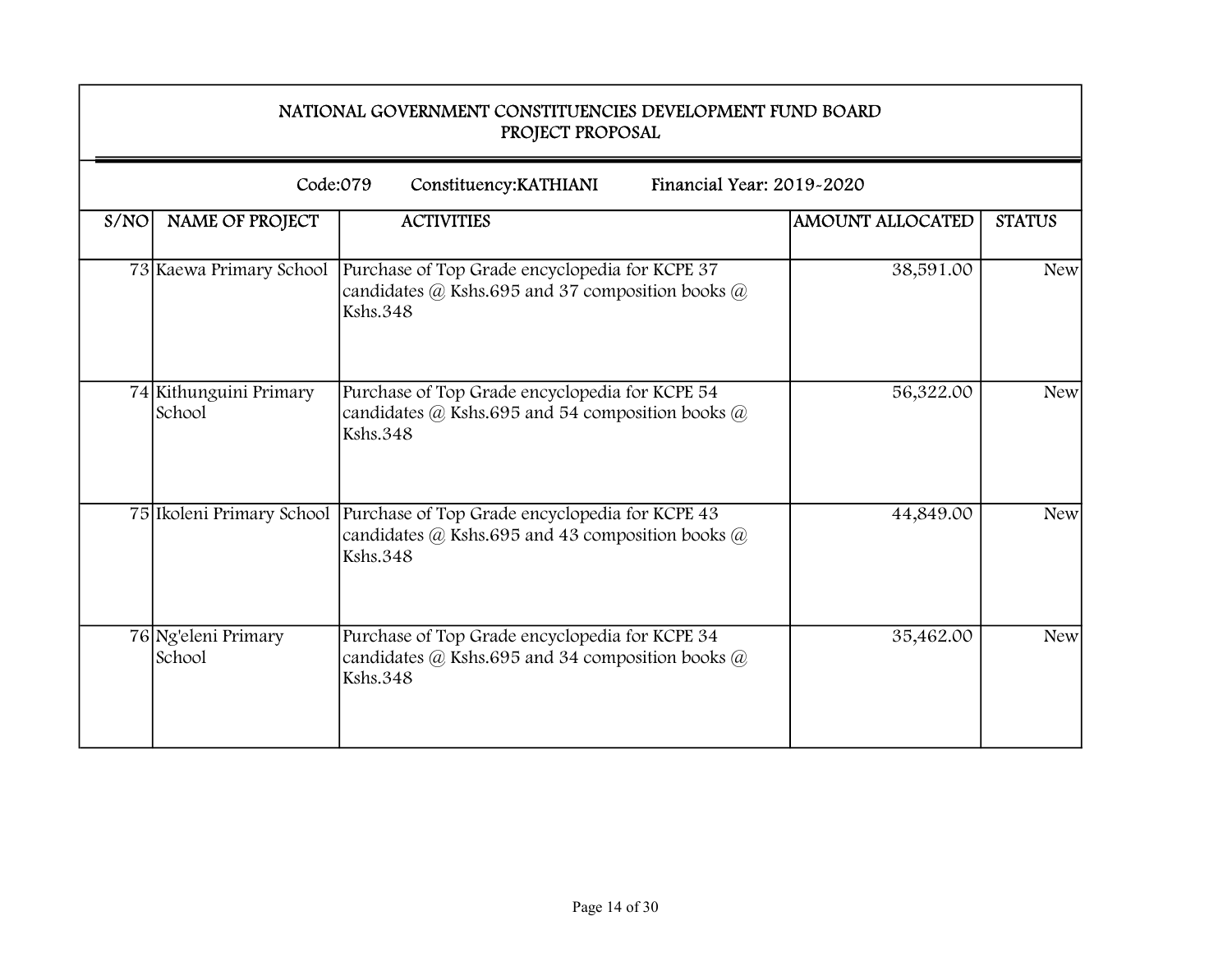|      | NATIONAL GOVERNMENT CONSTITUENCIES DEVELOPMENT FUND BOARD<br>PROJECT PROPOSAL |                                                                                                                                     |                         |               |
|------|-------------------------------------------------------------------------------|-------------------------------------------------------------------------------------------------------------------------------------|-------------------------|---------------|
|      |                                                                               | Code:079<br>Financial Year: 2019-2020<br>Constituency: KATHIANI                                                                     |                         |               |
| S/NO | NAME OF PROJECT                                                               | <b>ACTIVITIES</b>                                                                                                                   | <b>AMOUNT ALLOCATED</b> | <b>STATUS</b> |
|      | 77 Mutondoni Primary<br>School                                                | Purchase of Top Grade encyclopedia for KCPE 41<br>candidates $\omega$ Kshs.695 and 41 composition books $\omega$<br><b>Kshs.348</b> | 42,763.00               | <b>New</b>    |
|      | 78 Kikunuani Primary<br>School                                                | Purchase of Top Grade Encyclopedia for KCPE 47<br>candidates $(a)$ Kshs.695 and 47 composition books $(a)$<br><b>Kshs.348</b>       | 49,021.00               | <b>New</b>    |
|      | 79 Kalunga Primary<br>School                                                  | Purchase of Top Grade Encyclopedia for KCPE 34<br>candidates @ Kshs.695 and 34 composition books @<br><b>Kshs.348</b>               | 35,462.00               | <b>New</b>    |
|      | 80 Iveti Primary School                                                       | Purchase of Top Grade Encyclopedia for KCPE 35<br>candidates @ Kshs.695 and 35 composition books @<br><b>Kshs.348</b>               | 36,505.00               | <b>New</b>    |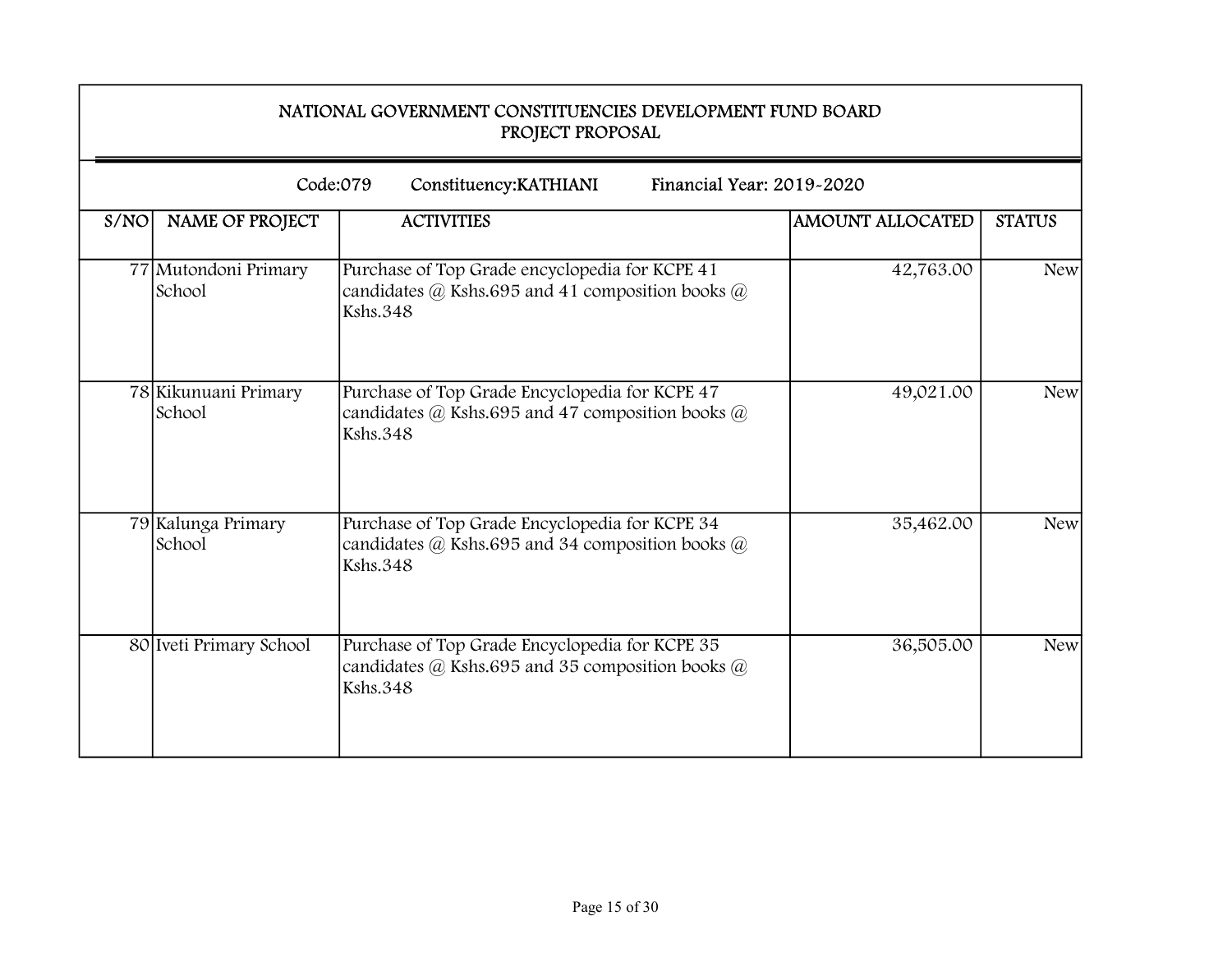|      | NATIONAL GOVERNMENT CONSTITUENCIES DEVELOPMENT FUND BOARD<br>PROJECT PROPOSAL |                                                                                                                                                   |                         |               |
|------|-------------------------------------------------------------------------------|---------------------------------------------------------------------------------------------------------------------------------------------------|-------------------------|---------------|
|      | Code:079                                                                      | Financial Year: 2019-2020<br>Constituency: KATHIANI                                                                                               |                         |               |
| S/NO | <b>NAME OF PROJECT</b>                                                        | <b>ACTIVITIES</b>                                                                                                                                 | <b>AMOUNT ALLOCATED</b> | <b>STATUS</b> |
|      | 81 Kituli Primary School                                                      | Purchase of Top Grade Encyclopedia for KCPE 51<br>candidates @ Kshs.695 and 51 composition books @<br><b>Kshs.348</b>                             | 53,193.00               | <b>New</b>    |
|      |                                                                               | 82 Kombu Primary School Purchase of Top Grade Encyclopedia for KCPE 60<br>candidates $@$ Kshs.695 and 60 composition books $@$<br><b>Kshs.348</b> | 62,580.00               | <b>New</b>    |
|      | 83 Kisovo Primary School                                                      | Purchase of Top Grade Encyclopedia for KCPE 90<br>candidates @ Kshs.695 and 90 composition books @<br><b>Kshs.348</b>                             | 93,870.00               | <b>New</b>    |
|      | 84 Nzaikoni Primary<br>School                                                 | Purchase of Top Grade Encyclopedia for KCPE 57<br>candidates @ Kshs.695 and 57 composition books @<br><b>Kshs.348</b>                             | 59,451.00               | <b>New</b>    |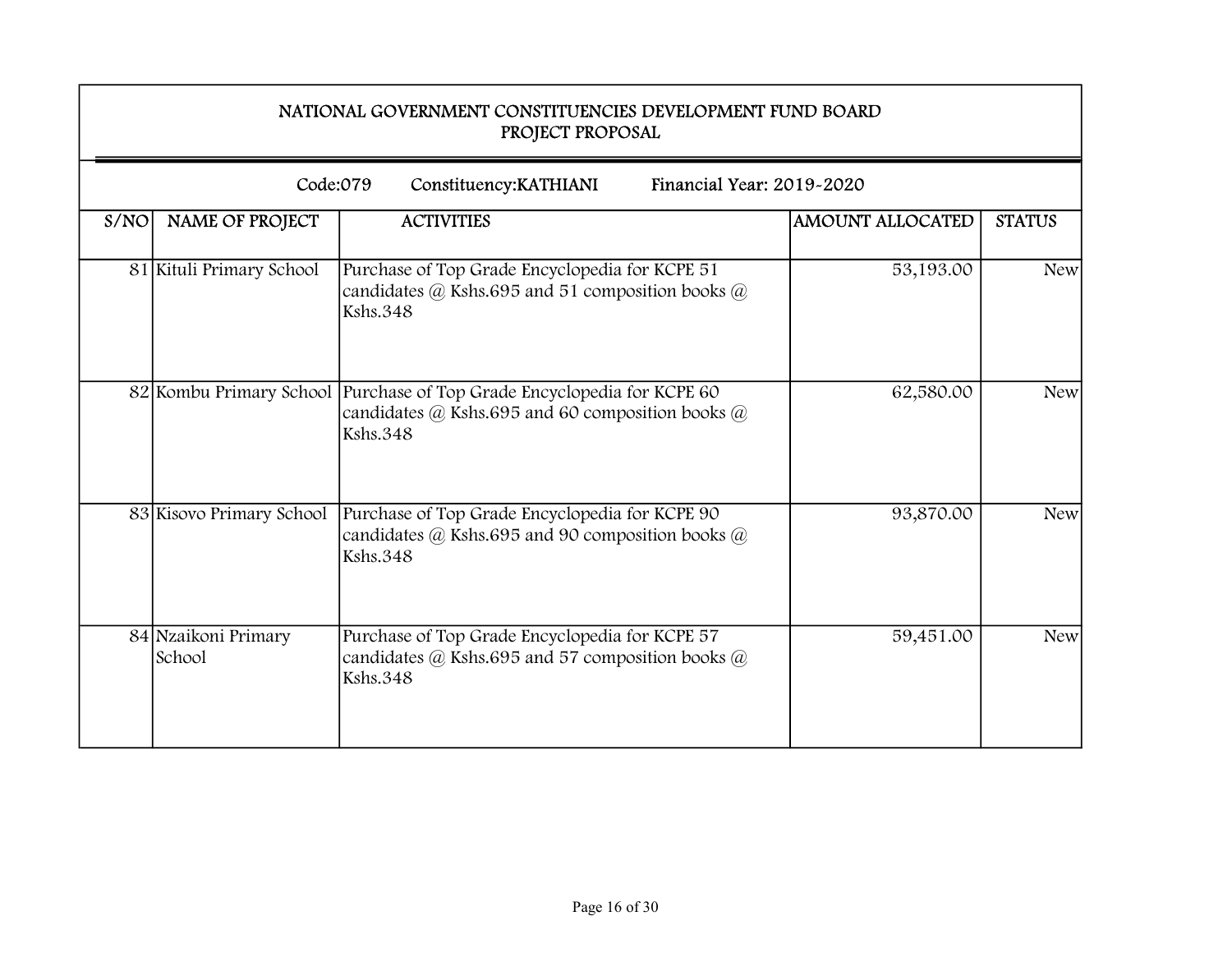|      | NATIONAL GOVERNMENT CONSTITUENCIES DEVELOPMENT FUND BOARD<br>PROJECT PROPOSAL |                                                                                                                           |                         |               |  |
|------|-------------------------------------------------------------------------------|---------------------------------------------------------------------------------------------------------------------------|-------------------------|---------------|--|
|      | Code:079                                                                      | Financial Year: 2019-2020<br>Constituency: KATHIANI                                                                       |                         |               |  |
| S/NO | <b>NAME OF PROJECT</b>                                                        | <b>ACTIVITIES</b>                                                                                                         | <b>AMOUNT ALLOCATED</b> | <b>STATUS</b> |  |
|      | 85 Kathalani Primary<br>School                                                | Purchase of Top Grade Encyclopedia for KCPE 56<br>candidates @ Kshs.695 and 56 composition books @<br><b>Kshs.348</b>     | 58,408.00               | <b>New</b>    |  |
|      | 86 Isooni Primary School                                                      | Purchase of Top Grade Encyclopedia for KCPE 72<br>candidates $@$ Kshs.695 and 72 composition books $@$<br><b>Kshs.348</b> | 75,096.00               | <b>New</b>    |  |
|      | 87 Kitie Primary School                                                       | Purchase of Top Grade Encyclopedia for KCPE 54<br>candidates @ Kshs.695 and 54 composition books @<br><b>Kshs.348</b>     | 56,322.00               | <b>New</b>    |  |
|      | 88 Kituvu Primary School                                                      | Purchase of Top Grade Encyclopedia for KCPE 55<br>candidates @ Kshs.695 and 55 composition books @<br><b>Kshs.348</b>     | 57,365.00               | <b>New</b>    |  |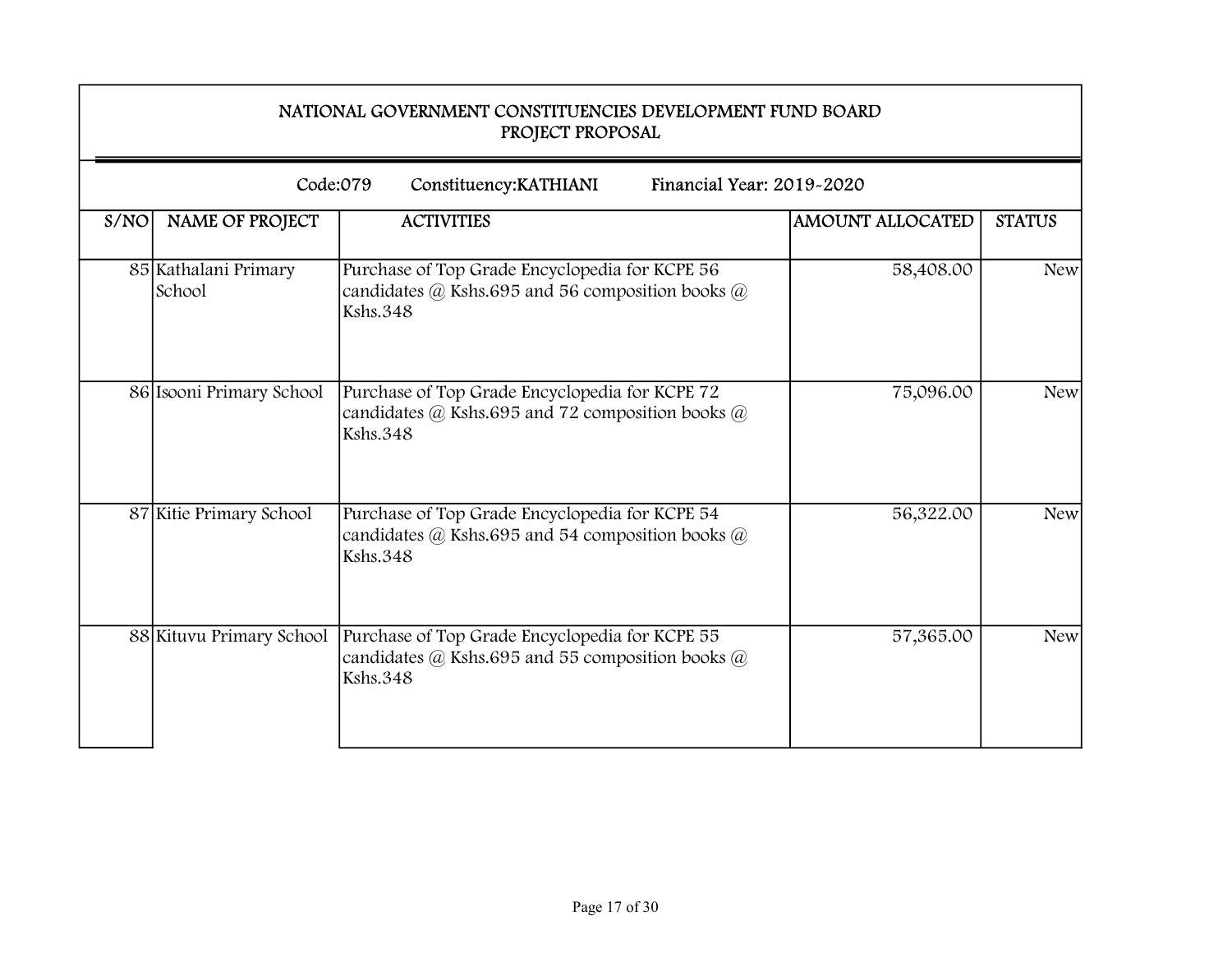|      | NATIONAL GOVERNMENT CONSTITUENCIES DEVELOPMENT FUND BOARD<br>PROJECT PROPOSAL |                                                                                                                                                     |                         |               |
|------|-------------------------------------------------------------------------------|-----------------------------------------------------------------------------------------------------------------------------------------------------|-------------------------|---------------|
|      | Code:079                                                                      | Financial Year: 2019-2020<br>Constituency: KATHIANI                                                                                                 |                         |               |
| S/NO | <b>NAME OF PROJECT</b>                                                        | <b>ACTIVITIES</b>                                                                                                                                   | <b>AMOUNT ALLOCATED</b> | <b>STATUS</b> |
|      | 89 Mithanga Primary<br>School                                                 | Purchase of Top Grade Encyclopedia for KCPE 29<br>candidates $\omega$ Kshs.695 and 29 composition books $\omega$<br><b>Kshs.348</b>                 | 30,247.00               | <b>New</b>    |
|      |                                                                               | 90 Kaviani Primary School Purchase of Top Grade Encyclopedia for KCPE 40<br>candidates $@$ Kshs.695 and 40 composition books $@$<br><b>Kshs.348</b> | 41,720.00               | <b>New</b>    |
|      | 91 Ngiini Primary School                                                      | Purchase of Top Grade Encyclopedia for KCPE 83<br>candidates @ Kshs.695 and 83 composition books @<br><b>Kshs.348</b>                               | 86,569.00               | <b>New</b>    |
|      | 92 Thinu Primary School                                                       | Purchase of Top Grade Encyclopedia for KCPE 35<br>candidates @ Kshs.695 and 35 composition books @<br><b>Kshs.348</b>                               | 36,505.00               | <b>New</b>    |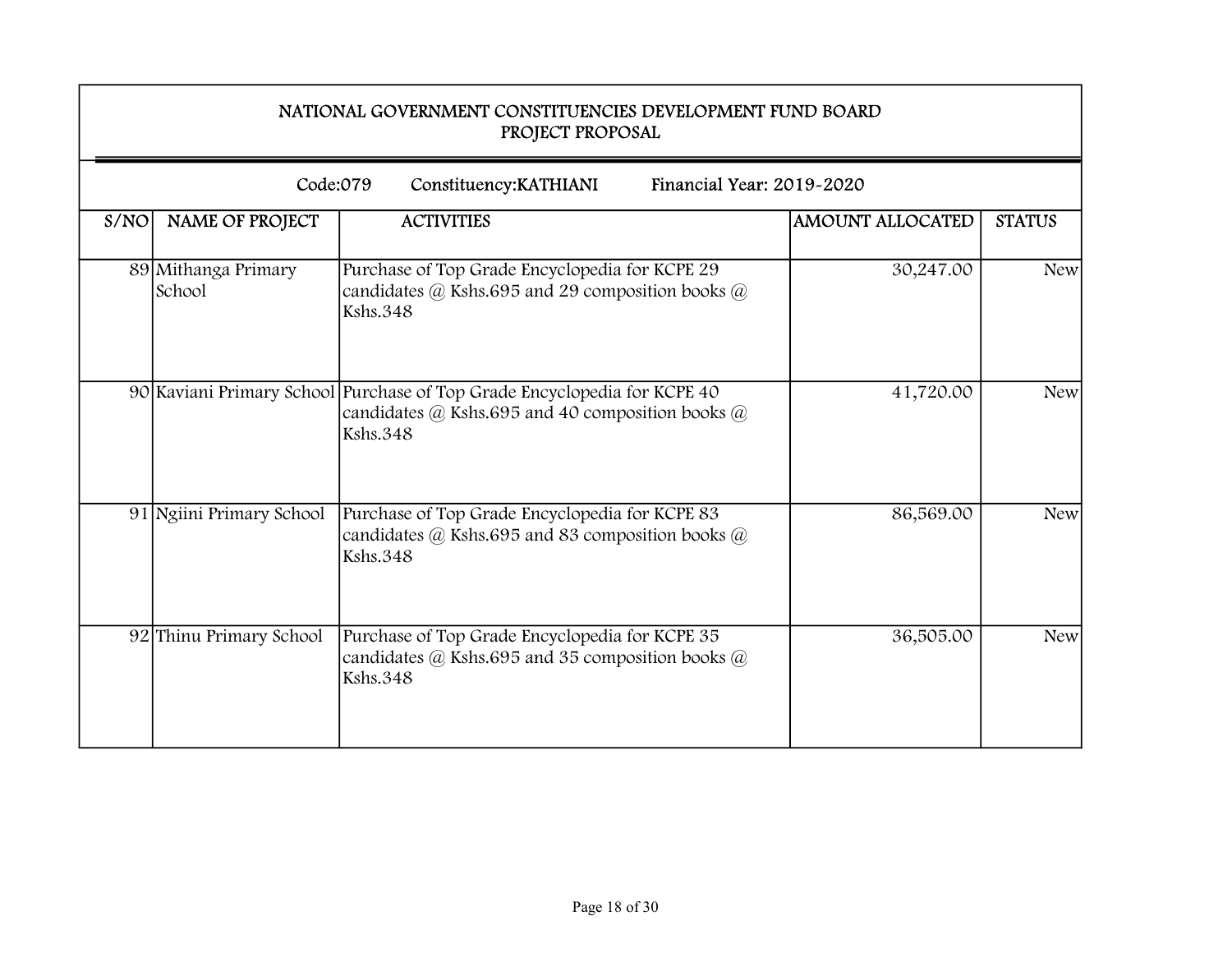|      | NATIONAL GOVERNMENT CONSTITUENCIES DEVELOPMENT FUND BOARD<br>PROJECT PROPOSAL |                                                                                                                                                     |                         |               |
|------|-------------------------------------------------------------------------------|-----------------------------------------------------------------------------------------------------------------------------------------------------|-------------------------|---------------|
|      | Code:079                                                                      | Financial Year: 2019-2020<br>Constituency: KATHIANI                                                                                                 |                         |               |
| S/NO | <b>NAME OF PROJECT</b>                                                        | <b>ACTIVITIES</b>                                                                                                                                   | <b>AMOUNT ALLOCATED</b> | <b>STATUS</b> |
|      | 93 Kamuunda Primary<br>School                                                 | Purchase of Top Grade Encyclopedia for KCPE 38<br>candidates $\omega$ Kshs.695 and 38 composition books $\omega$<br><b>Kshs.348</b>                 | 39,634.00               | <b>New</b>    |
|      |                                                                               | 94 Kalikya Primary School Purchase of Top Grade Encyclopedia for KCPE 53<br>candidates $@$ Kshs.695 and 42 composition books $@$<br><b>Kshs.348</b> | 51,451.00               | <b>New</b>    |
|      | 95 Miumbuni Primary<br>School                                                 | Purchase of Top Grade Encyclopedia for KCPE 70<br>candidates @ Kshs.695 and 35 composition books @<br><b>Kshs.348</b>                               | 60,830.00               | <b>New</b>    |
|      | 96 King'ong'oi Primary<br>School                                              | Purchase of Top Grade Encyclopedia for KCPE 36<br>candidates $(a)$ Kshs.695 and 18 composition books $(a)$<br><b>Kshs.348</b>                       | 31,284.00               | <b>New</b>    |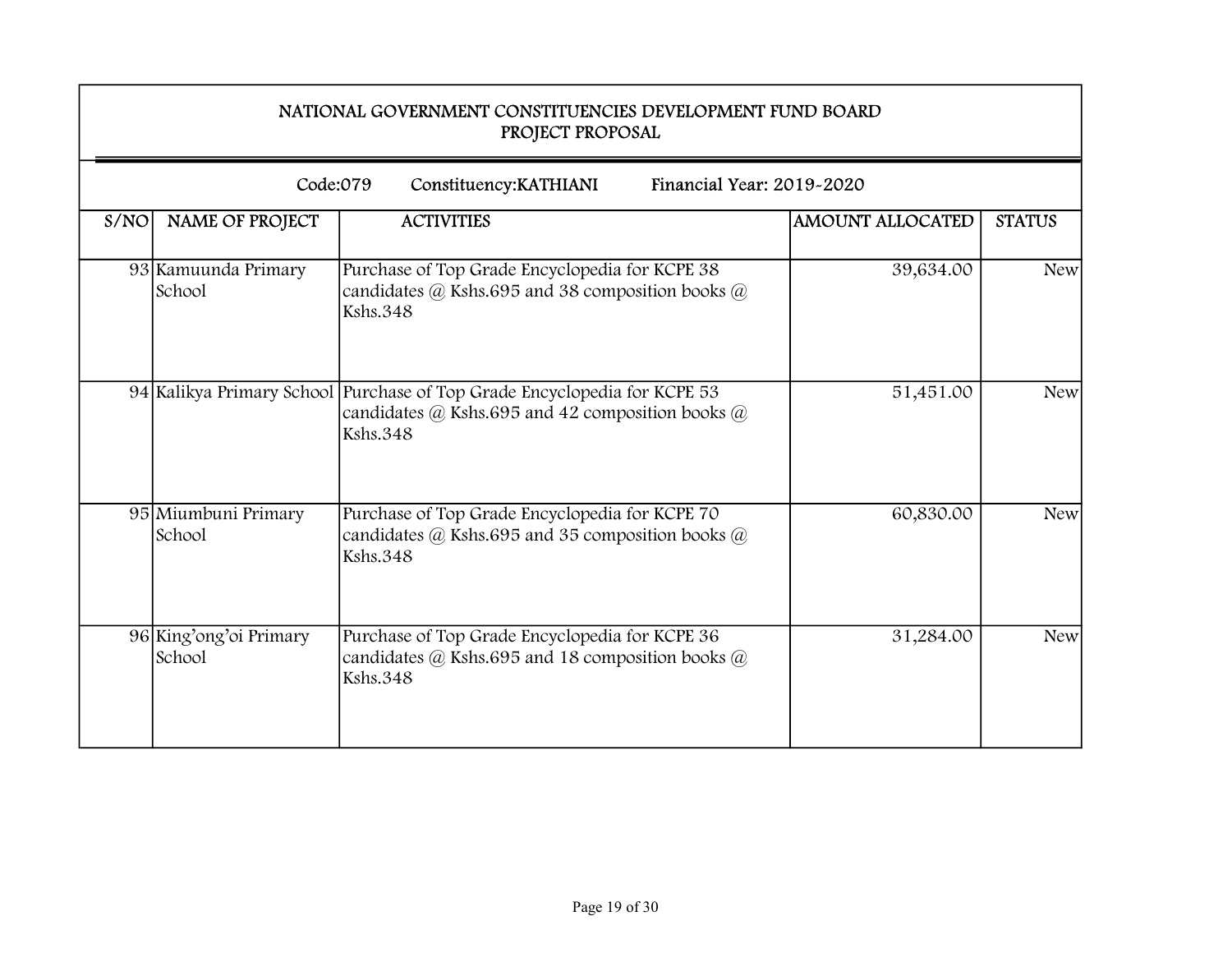|      | NATIONAL GOVERNMENT CONSTITUENCIES DEVELOPMENT FUND BOARD<br>PROJECT PROPOSAL |                                                                                                                                     |                         |               |  |
|------|-------------------------------------------------------------------------------|-------------------------------------------------------------------------------------------------------------------------------------|-------------------------|---------------|--|
|      |                                                                               | Code:079<br>Financial Year: 2019-2020<br>Constituency: KATHIANI                                                                     |                         |               |  |
| S/NO | <b>NAME OF PROJECT</b>                                                        | <b>ACTIVITIES</b>                                                                                                                   | <b>AMOUNT ALLOCATED</b> | <b>STATUS</b> |  |
|      | 97 Mathunya Primary<br>School                                                 | Purchase of Top Grade Encyclopedia for KCPE 34<br>candidates $\omega$ Kshs.695 and 17 composition books $\omega$<br><b>Kshs.348</b> | 29,546.00               | <b>New</b>    |  |
|      | 98 Mitaboni Primary<br>School                                                 | Purchase of Top Grade Encyclopedia for KCPE 100<br>candidates $@$ Kshs.695 and 50 composition books $@$<br><b>Kshs.348</b>          | 86,900.00               | <b>New</b>    |  |
|      | 99 Kisekini Primary<br>School                                                 | Purchase of Top Grade Encyclopedia for KCPE 48<br>candidates $@$ Kshs.695 and 24 composition books $@$<br><b>Kshs.348</b>           | 41,712.00               | <b>New</b>    |  |
|      | 100 Mwanga Primary<br>School                                                  | Purchase of Top Grade Encyclopedia for KCPE 66<br>candidates $(a)$ Kshs.695 and 33 composition books $(a)$<br><b>Kshs.348</b>       | 57,354.00               | <b>New</b>    |  |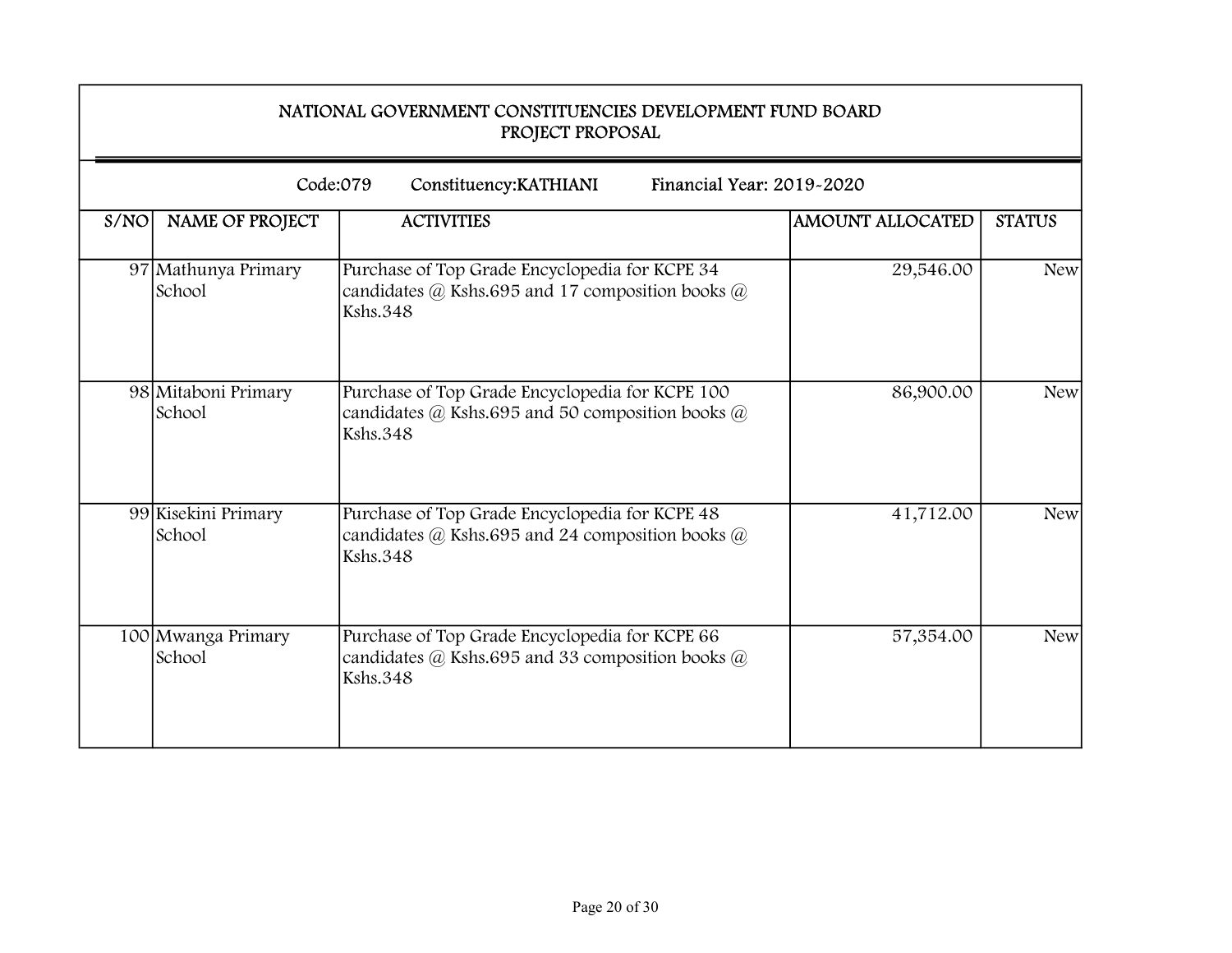|      | NATIONAL GOVERNMENT CONSTITUENCIES DEVELOPMENT FUND BOARD<br>PROJECT PROPOSAL |                                                                                                                                     |                         |               |  |
|------|-------------------------------------------------------------------------------|-------------------------------------------------------------------------------------------------------------------------------------|-------------------------|---------------|--|
|      |                                                                               | Code:079<br>Financial Year: 2019-2020<br>Constituency: KATHIANI                                                                     |                         |               |  |
| S/NO | <b>NAME OF PROJECT</b>                                                        | <b>ACTIVITIES</b>                                                                                                                   | <b>AMOUNT ALLOCATED</b> | <b>STATUS</b> |  |
|      | 101 Komarock Primary<br>School                                                | Purchase of Top Grade Encyclopedia for KCPE 29<br>candidates $\omega$ Kshs.695 and 15 composition books $\omega$<br><b>Kshs.348</b> | 25,375.00               | <b>New</b>    |  |
|      | 102 Kasovya Primary<br>School                                                 | Purchase of Top Grade Encyclopedia for KCPE 24<br>candidates $@$ Kshs.695 and 12 composition books $@$<br><b>Kshs.348</b>           | 20,856.00               | <b>New</b>    |  |
|      | 103 Muonyweni Primary<br>School                                               | Purchase of Top Grade Encyclopedia for KCPE 44<br>candidates $@$ Kshs.695 and 22 composition books $@$<br><b>Kshs.348</b>           | 38,236.00               | <b>New</b>    |  |
|      | 104 Kitula Primary School                                                     | Purchase of Top Grade Encyclopedia for KCPE 24<br>candidates @ Kshs.695 and 12 composition books @<br><b>Kshs.348</b>               | 20,856.00               | <b>New</b>    |  |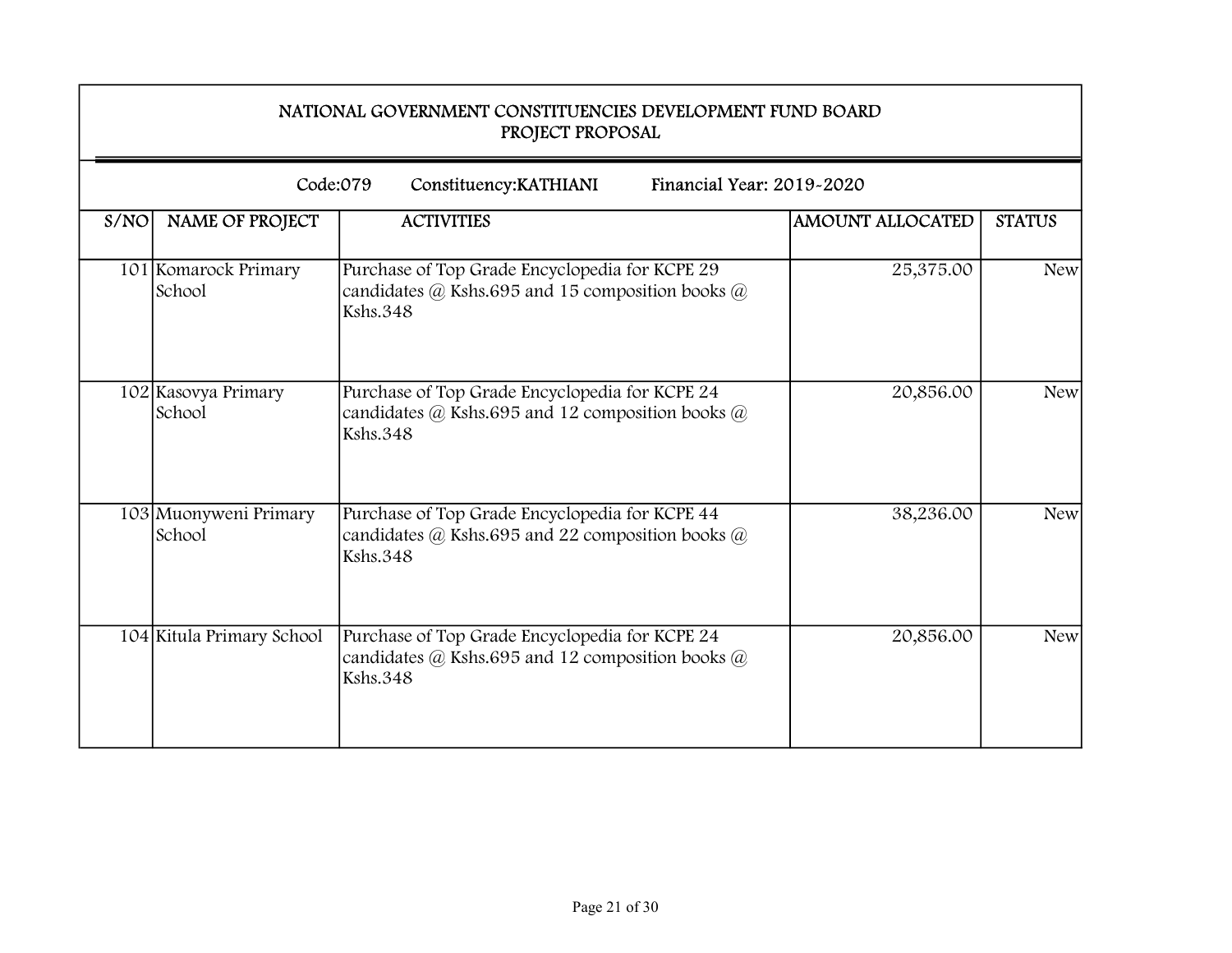|      | NATIONAL GOVERNMENT CONSTITUENCIES DEVELOPMENT FUND BOARD<br>PROJECT PROPOSAL |                                                                                                                                     |                         |               |  |  |
|------|-------------------------------------------------------------------------------|-------------------------------------------------------------------------------------------------------------------------------------|-------------------------|---------------|--|--|
|      | Code:079<br>Financial Year: 2019-2020<br>Constituency: KATHIANI               |                                                                                                                                     |                         |               |  |  |
| S/NO | NAME OF PROJECT                                                               | <b>ACTIVITIES</b>                                                                                                                   | <b>AMOUNT ALLOCATED</b> | <b>STATUS</b> |  |  |
|      | 105 Kavete Primary School                                                     | Purchase of Top Grade Encyclopedia for KCPE 19<br>candidates @ Kshs.695 and 10 composition books @<br><b>Kshs.348</b>               | 16,685.00               | <b>New</b>    |  |  |
|      | 106 Maanzoni Primary<br>School                                                | Purchase of Top Grade Encyclopedia for KCPE 47<br>candidates $\omega$ Kshs.695 and 23 composition books $\omega$<br><b>Kshs.348</b> | 40,669.00               | <b>New</b>    |  |  |
|      | 107 Kalambya Primary<br>School                                                | Purchase of Top Grade Encyclopedia for KCPE 26<br>candidates @ Kshs.695 and 12 composition books @<br><b>Kshs.348</b>               | 22,246.00               | <b>New</b>    |  |  |
|      | 108 Kwale Primary School                                                      | Purchase of Top Grade Encyclopedia for KCPE 84<br>candidates $@$ Kshs.695 and 41 composition books $@$<br><b>Kshs.348</b>           | 72,648.00               | <b>New</b>    |  |  |

÷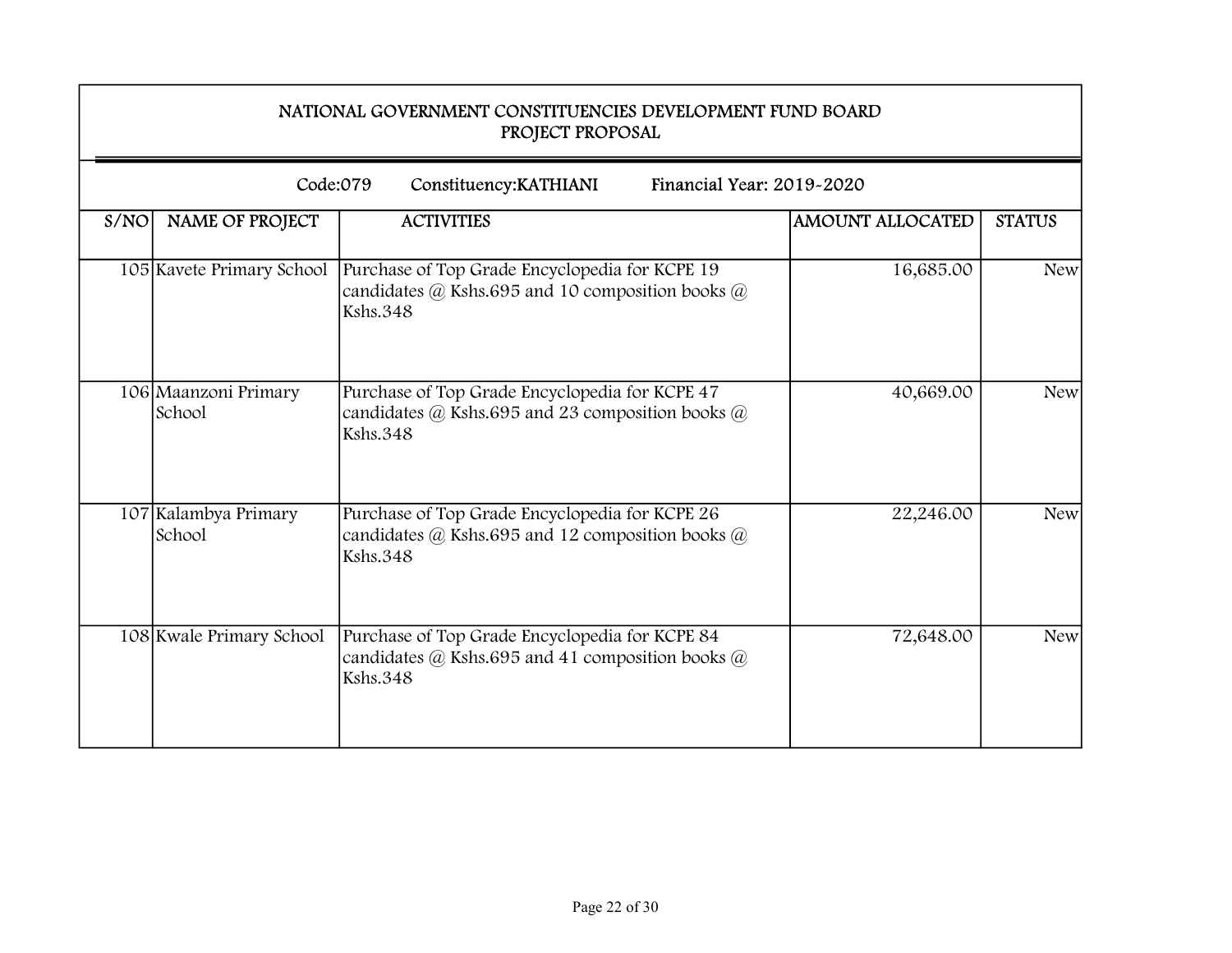|      | NATIONAL GOVERNMENT CONSTITUENCIES DEVELOPMENT FUND BOARD<br>PROJECT PROPOSAL |                                                                                                                           |                         |               |  |
|------|-------------------------------------------------------------------------------|---------------------------------------------------------------------------------------------------------------------------|-------------------------|---------------|--|
|      | Code:079                                                                      | Financial Year: 2019-2020<br>Constituency: KATHIANI                                                                       |                         |               |  |
| S/NO | <b>NAME OF PROJECT</b>                                                        | <b>ACTIVITIES</b>                                                                                                         | <b>AMOUNT ALLOCATED</b> | <b>STATUS</b> |  |
|      | 109 Mbuuni Primary<br>School                                                  | Purchase of Top Grade Encyclopedia for KCPE 93<br>candidates $@$ Kshs.695 and 47 composition books $@$<br><b>Kshs.348</b> | 80,991.00               | <b>New</b>    |  |
|      | 110 Kwangengi Primary<br>School                                               | Purchase of Top Grade Encyclopedia for KCPE 19<br>candidates @ Kshs.695 and 9 composition books @<br><b>Kshs.348</b>      | 16,337.00               | <b>New</b>    |  |
|      | 111 Kikata Primary School                                                     | Purchase of Top Grade Encyclopedia for KCPE 50<br>candidates $@$ Kshs.695 and 24 composition books $@$<br><b>Kshs.348</b> | 43,102.00               | <b>New</b>    |  |
|      | 112 Kalala Primary School                                                     | Purchase of Top Grade Encyclopedia for KCPE 16<br>candidates @ Kshs.695 and 7 composition books @<br><b>Kshs.348</b>      | 13,556.00               | <b>New</b>    |  |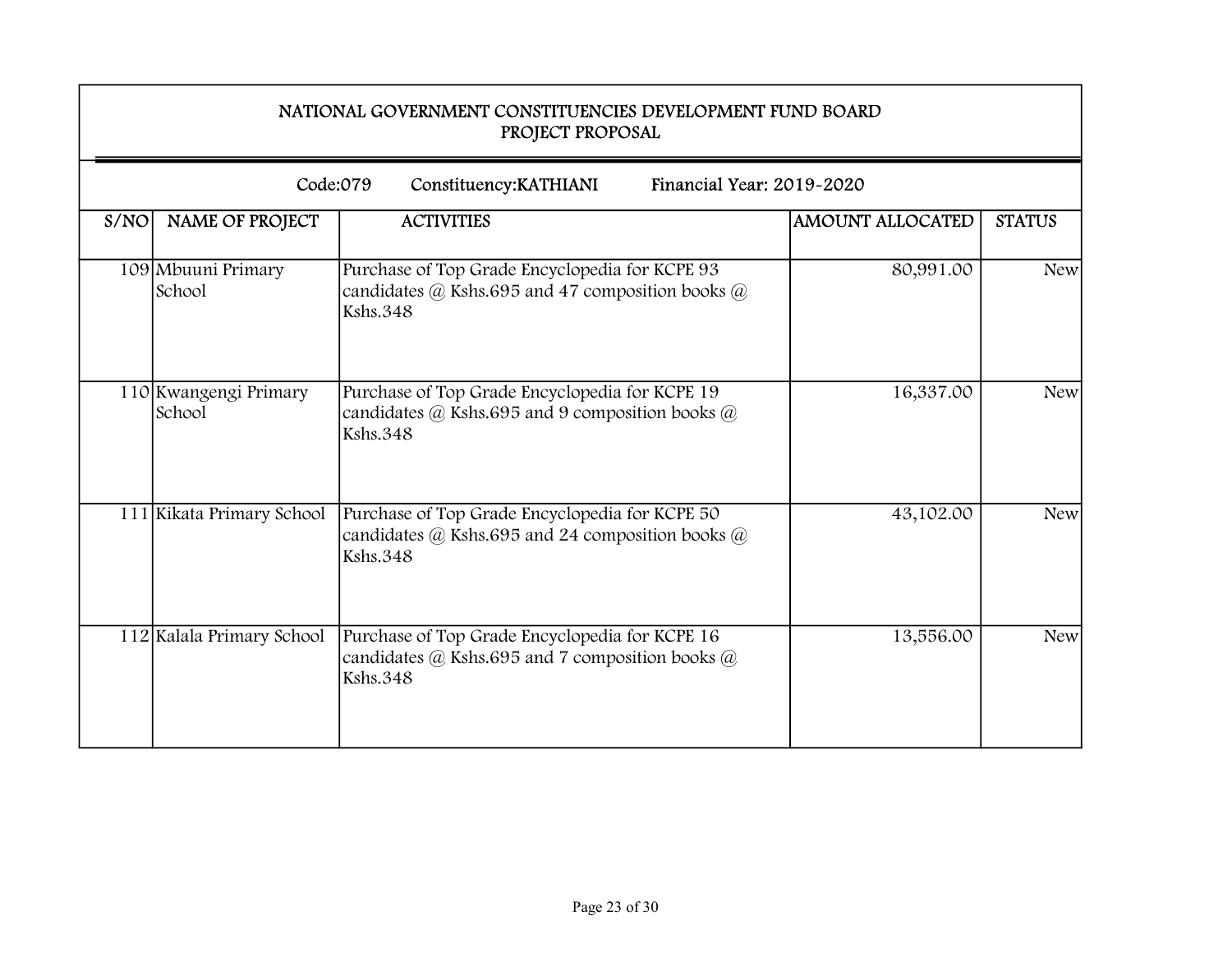|      | NATIONAL GOVERNMENT CONSTITUENCIES DEVELOPMENT FUND BOARD<br>PROJECT PROPOSAL |                                                                                                                                                                  |                         |               |
|------|-------------------------------------------------------------------------------|------------------------------------------------------------------------------------------------------------------------------------------------------------------|-------------------------|---------------|
|      | Code:079                                                                      | Financial Year: 2019-2020<br>Constituency: KATHIANI                                                                                                              |                         |               |
| S/NO | <b>NAME OF PROJECT</b>                                                        | <b>ACTIVITIES</b>                                                                                                                                                | <b>AMOUNT ALLOCATED</b> | <b>STATUS</b> |
|      |                                                                               | 113 Ithaeni Primary School   Purchase of Top Grade Encyclopedia for KCPE 55<br>candidates $\omega$ Kshs.695 and 27 composition books $\omega$<br><b>Kshs.348</b> | 47,621.00               | <b>New</b>    |
|      | 114 Misuuni Primary<br>School                                                 | Purchase of Top Grade Encyclopedia for KCPE 45<br>candidates $@$ Kshs.695 and 22 composition books $@$<br><b>Kshs.348</b>                                        | 38,931.00               | <b>New</b>    |
|      | 115 Nthunguni Primary<br>School                                               | Purchase of Top Grade Encyclopedia for KCPE 40<br>candidates $@$ Kshs.695 and 19 composition books $@$<br><b>Kshs.348</b>                                        | 34,412.00               | <b>New</b>    |
|      | 116 Isyukoni Primary<br>School                                                | Purchase of Top Grade Encyclopedia for KCPE 23<br>candidates $(a)$ Kshs.695 and 11 composition books $(a)$<br><b>Kshs.348</b>                                    | 19,813.00               | <b>New</b>    |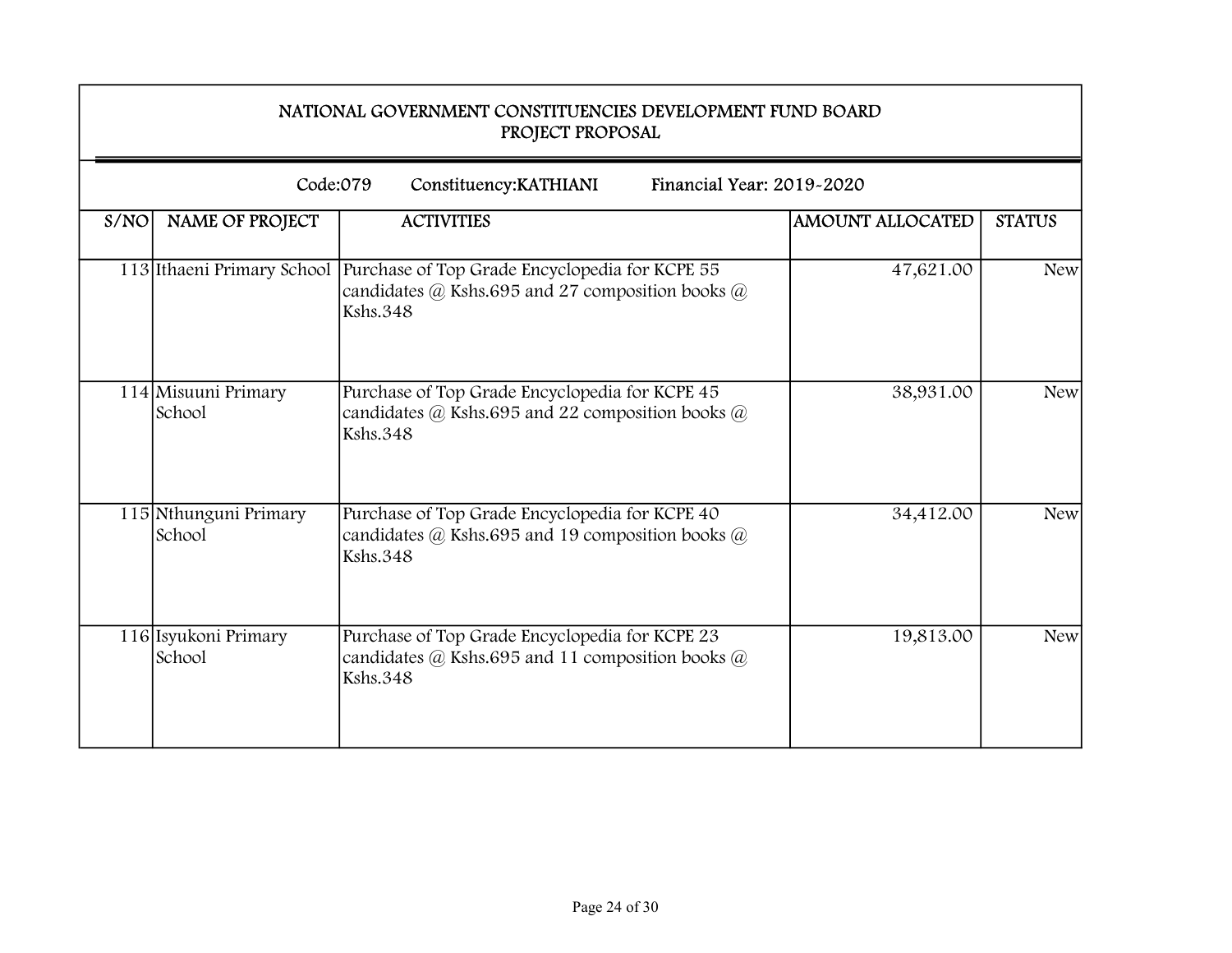|      | NATIONAL GOVERNMENT CONSTITUENCIES DEVELOPMENT FUND BOARD<br>PROJECT PROPOSAL<br>Code:079<br>Financial Year: 2019-2020<br>Constituency: KATHIANI |                                                                                                                                     |                         |               |  |  |
|------|--------------------------------------------------------------------------------------------------------------------------------------------------|-------------------------------------------------------------------------------------------------------------------------------------|-------------------------|---------------|--|--|
|      |                                                                                                                                                  |                                                                                                                                     |                         |               |  |  |
| S/NO | <b>NAME OF PROJECT</b>                                                                                                                           | <b>ACTIVITIES</b>                                                                                                                   | <b>AMOUNT ALLOCATED</b> | <b>STATUS</b> |  |  |
|      | 117 Kwanzimbi Primary<br>School                                                                                                                  | Purchase of Top Grade Encyclopedia for KCPE 41<br>candidates $\omega$ Kshs.695 and 20 composition books $\omega$<br><b>Kshs.348</b> | 35,455.00               | <b>New</b>    |  |  |
|      | 118 Mukanyi Primary<br>School                                                                                                                    | Purchase of Top Grade Encyclopedia for KCPE 22<br>candidates $@$ Kshs.695 and 10 composition books $@$<br><b>Kshs.348</b>           | 18,770.00               | <b>New</b>    |  |  |
|      | 119 Kauti Primary School                                                                                                                         | Purchase of Top Grade Encyclopedia for KCPE 44<br>candidates @ Kshs.695 and 21 composition books @<br><b>Kshs.348</b>               | 37,888.00               | <b>New</b>    |  |  |
|      | 120 Kaani Primary School                                                                                                                         | Purchase of Top Grade Encyclopedia for KCPE 27<br>candidates @ Kshs.695 and 13 composition books @<br><b>Kshs.348</b>               | 23,289.00               | <b>New</b>    |  |  |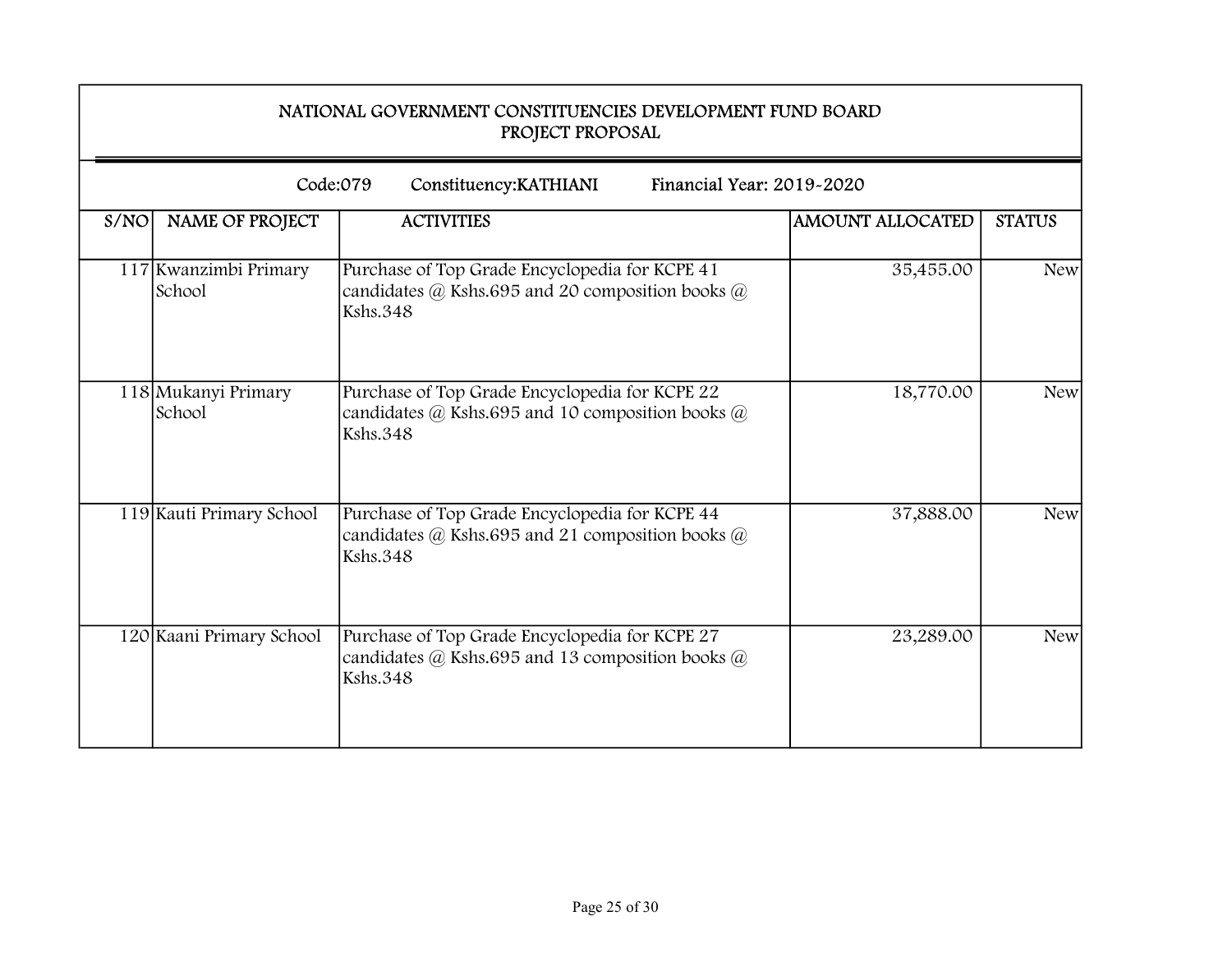|      | NATIONAL GOVERNMENT CONSTITUENCIES DEVELOPMENT FUND BOARD<br>PROJECT PROPOSAL<br>Code:079<br>Financial Year: 2019-2020<br>Constituency: KATHIANI |                                                                                                                                     |                         |               |  |  |
|------|--------------------------------------------------------------------------------------------------------------------------------------------------|-------------------------------------------------------------------------------------------------------------------------------------|-------------------------|---------------|--|--|
|      |                                                                                                                                                  |                                                                                                                                     |                         |               |  |  |
| S/NO | <b>NAME OF PROJECT</b>                                                                                                                           | <b>ACTIVITIES</b>                                                                                                                   | <b>AMOUNT ALLOCATED</b> | <b>STATUS</b> |  |  |
|      | 121 Imilini Primary School                                                                                                                       | Purchase of Top Grade Encyclopedia for KCPE 41<br>candidates $\omega$ Kshs.695 and 20 composition books $\omega$<br><b>Kshs.348</b> | 35,455.00               | <b>New</b>    |  |  |
|      | 122 Kathiiani Primary<br>School                                                                                                                  | Purchase of Top Grade Encyclopedia for KCPE 68<br>candidates $@$ Kshs.695 and 33 composition books $@$<br><b>Kshs.348</b>           | 58,744.00               | <b>New</b>    |  |  |
|      | 123 Kituluni Primary<br>School                                                                                                                   | Purchase of Top Grade Encyclopedia for KCPE 25<br>candidates @ Kshs.695 and 12 composition books @<br><b>Kshs.348</b>               | 21,551.00               | <b>New</b>    |  |  |
|      | 124 Kikombi Primary<br>School                                                                                                                    | Purchase of Top Grade Encyclopedia for KCPE 49<br>candidates $(a)$ Kshs.695 and 24 composition books $(a)$<br><b>Kshs.348</b>       | 42,407.00               | <b>New</b>    |  |  |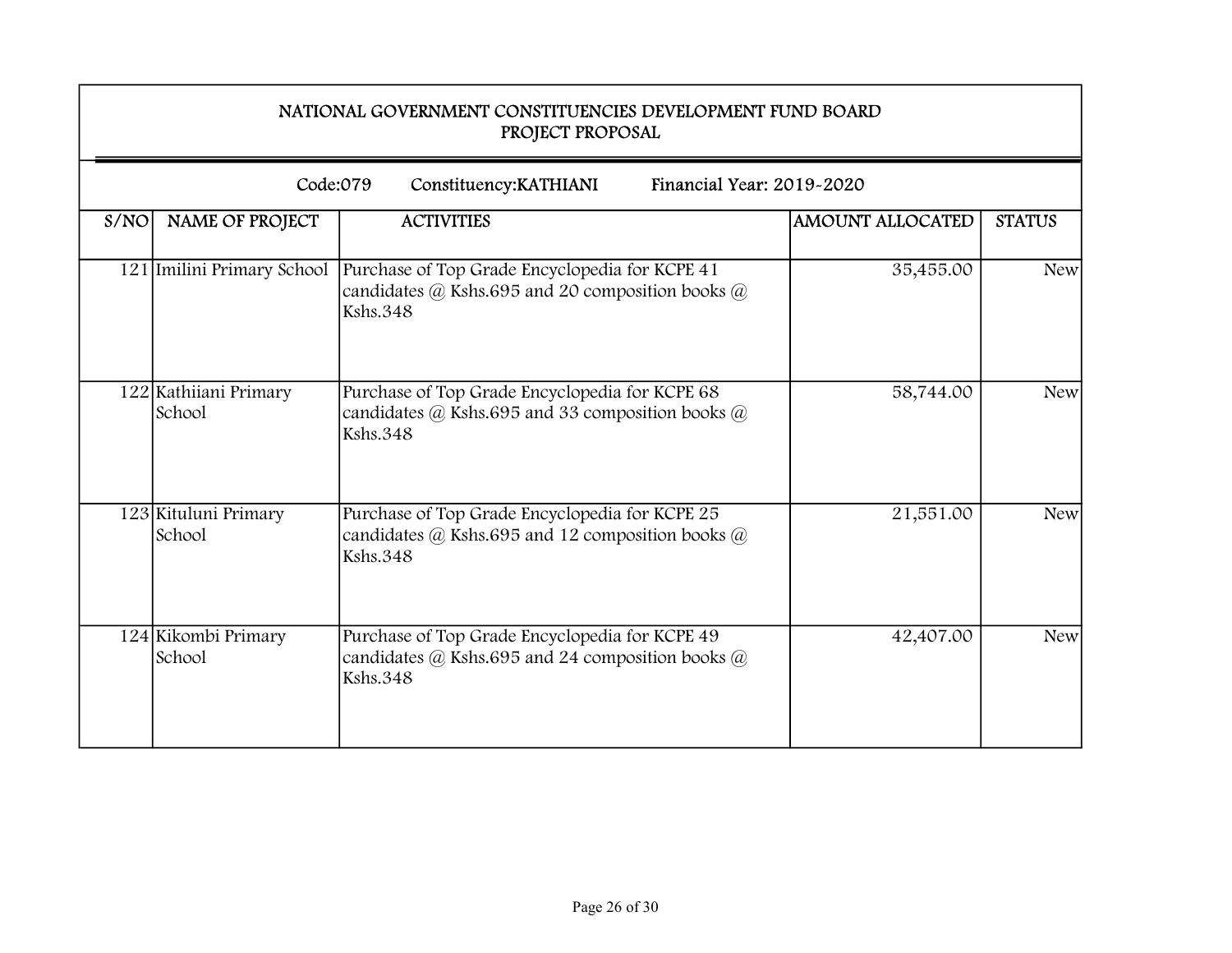|      | NATIONAL GOVERNMENT CONSTITUENCIES DEVELOPMENT FUND BOARD<br>PROJECT PROPOSAL<br>Code:079<br>Financial Year: 2019-2020<br>Constituency: KATHIANI |                                                                                                                               |                         |               |  |  |
|------|--------------------------------------------------------------------------------------------------------------------------------------------------|-------------------------------------------------------------------------------------------------------------------------------|-------------------------|---------------|--|--|
|      |                                                                                                                                                  |                                                                                                                               |                         |               |  |  |
| S/NO | <b>NAME OF PROJECT</b>                                                                                                                           | <b>ACTIVITIES</b>                                                                                                             | <b>AMOUNT ALLOCATED</b> | <b>STATUS</b> |  |  |
|      | 125 Kaiani Primary School                                                                                                                        | Purchase of Top Grade Encyclopedia for KCPE 37<br>candidates @ Kshs.695 and 18 composition books @<br><b>Kshs.348</b>         | 31,979.00               | <b>New</b>    |  |  |
|      | 126 Lumbwa Primary<br>School                                                                                                                     | Purchase of Top Grade Encyclopedia for KCPE 49<br>candidates $@$ Kshs.695 and 24 composition books $@$<br><b>Kshs.348</b>     | 42,407.00               | <b>New</b>    |  |  |
|      | 127 Mbee Primary School                                                                                                                          | Purchase of Top Grade Encyclopedia for KCPE 70<br>candidates @ Kshs.695 and 34 composition books @<br><b>Kshs.348</b>         | 60,482.00               | <b>New</b>    |  |  |
|      | 128 Mivandoni Primary<br>School                                                                                                                  | Purchase of Top Grade Encyclopedia for KCPE 32<br>candidates $(a)$ Kshs.695 and 15 composition books $(a)$<br><b>Kshs.348</b> | 27,460.00               | <b>New</b>    |  |  |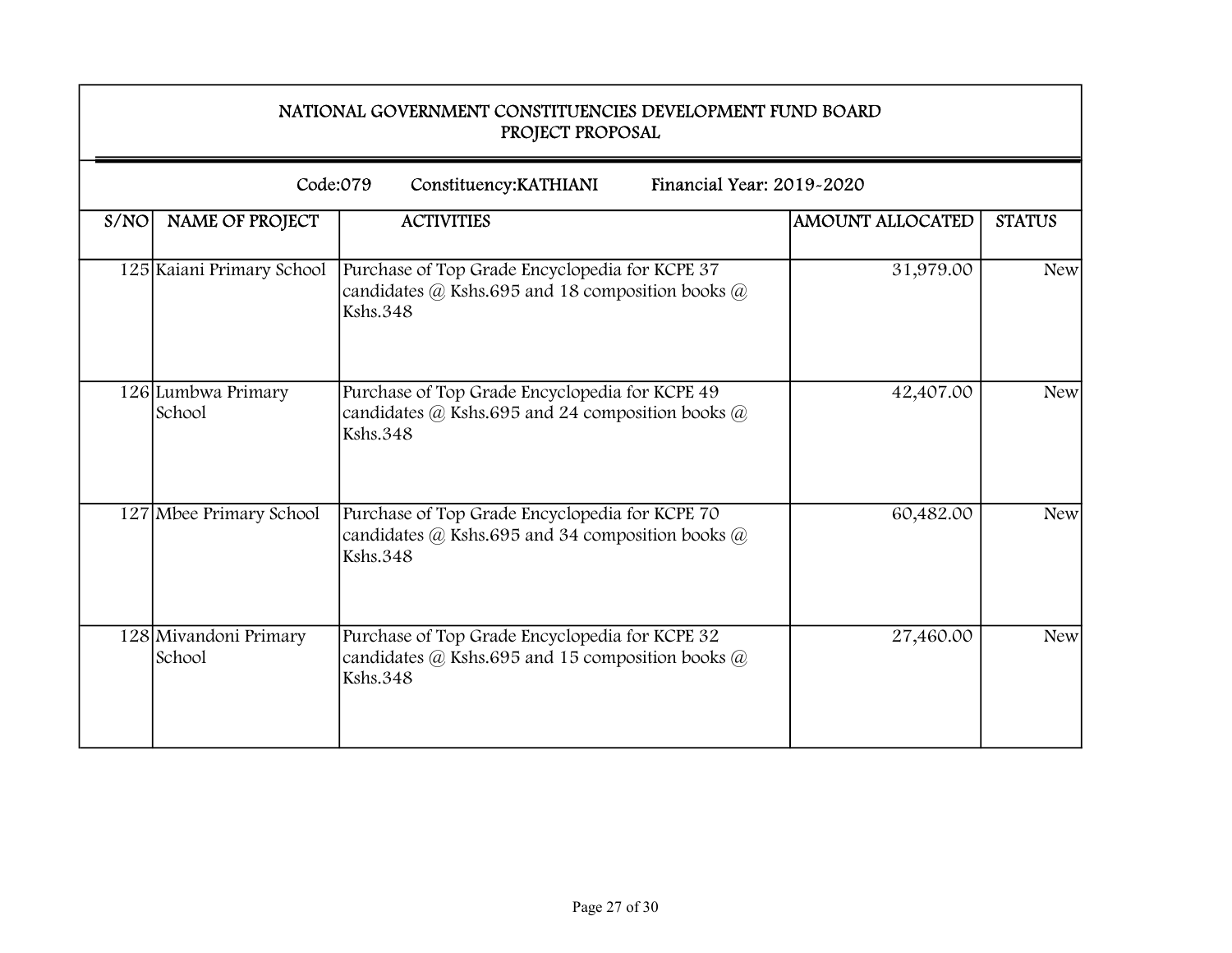|      | NATIONAL GOVERNMENT CONSTITUENCIES DEVELOPMENT FUND BOARD<br>PROJECT PROPOSAL<br>Code:079<br>Financial Year: 2019-2020<br>Constituency: KATHIANI |                                                                                                                                     |                         |               |  |  |
|------|--------------------------------------------------------------------------------------------------------------------------------------------------|-------------------------------------------------------------------------------------------------------------------------------------|-------------------------|---------------|--|--|
|      |                                                                                                                                                  |                                                                                                                                     |                         |               |  |  |
| S/NO | <b>NAME OF PROJECT</b>                                                                                                                           | <b>ACTIVITIES</b>                                                                                                                   | <b>AMOUNT ALLOCATED</b> | <b>STATUS</b> |  |  |
|      | 129 Makumbini Primary<br>School                                                                                                                  | Purchase of Top Grade Encyclopedia for KCPE 31<br>candidates $\omega$ Kshs.695 and 15 composition books $\omega$<br><b>Kshs.348</b> | 26,765.00               | <b>New</b>    |  |  |
|      | 130 Ngoleni Primary<br>School                                                                                                                    | Purchase of Top Grade Encyclopedia for KCPE 60<br>candidates $@$ Kshs.695 and 29 composition books $@$<br><b>Kshs.348</b>           | 51,792.00               | <b>New</b>    |  |  |
|      | $131$ G. Mulinge Primary<br>School                                                                                                               | Purchase of Top Grade Encyclopedia for KCPE 32<br>candidates @ Kshs.695 and 15 composition books @<br><b>Kshs.348</b>               | 27,460.00               | <b>New</b>    |  |  |
|      | 132 Kathuni Primary<br>School                                                                                                                    | Purchase of Top Grade Encyclopedia for KCPE 23<br>candidates @ Kshs.695 and 11 composition books @<br><b>Kshs.348</b>               | 19,813.00               | <b>New</b>    |  |  |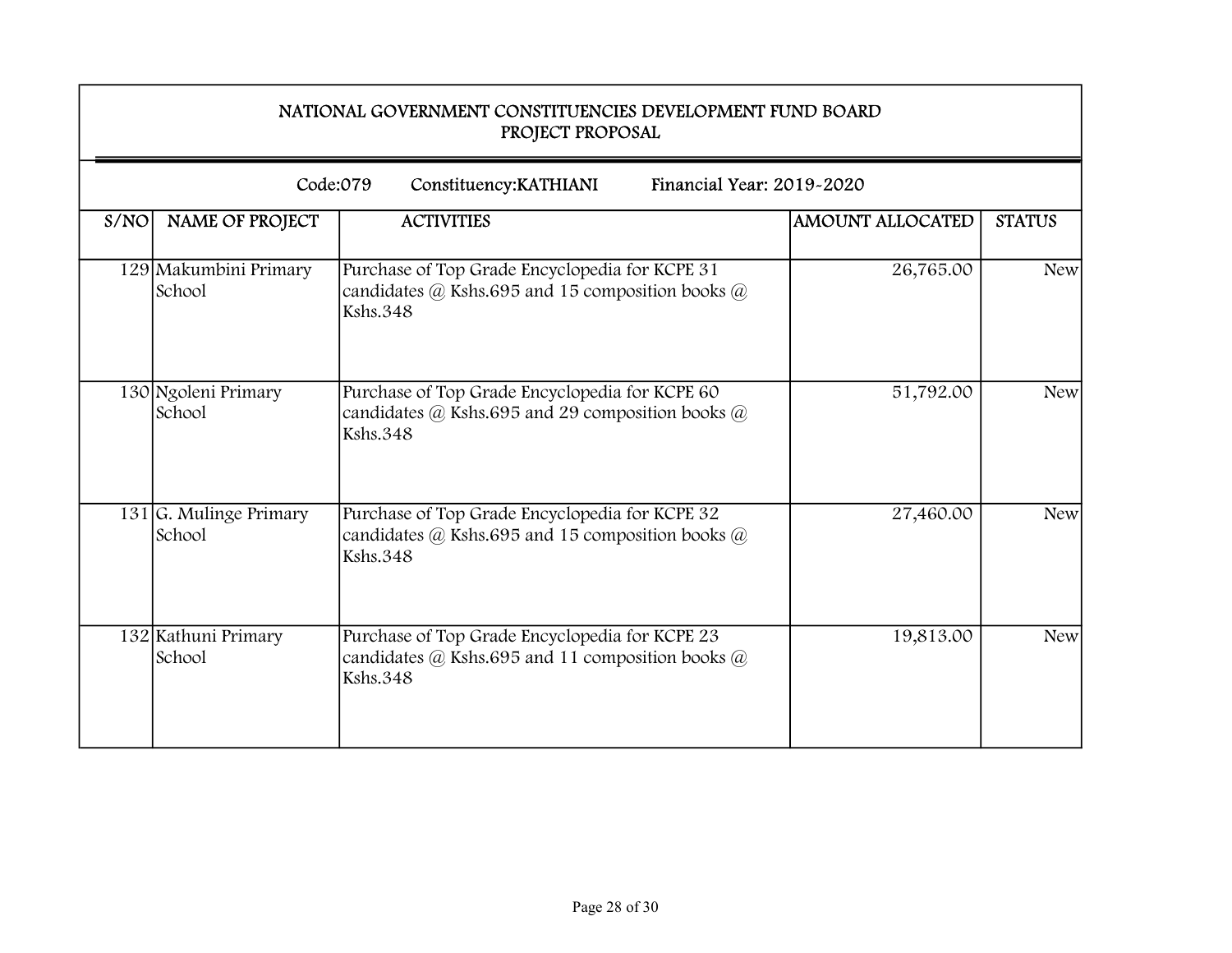|      | NATIONAL GOVERNMENT CONSTITUENCIES DEVELOPMENT FUND BOARD<br>PROJECT PROPOSAL<br>Code:079<br>Financial Year: 2019-2020<br>Constituency: KATHIANI |                                                                                                                                                  |                         |               |  |  |
|------|--------------------------------------------------------------------------------------------------------------------------------------------------|--------------------------------------------------------------------------------------------------------------------------------------------------|-------------------------|---------------|--|--|
|      |                                                                                                                                                  |                                                                                                                                                  |                         |               |  |  |
| S/NO | <b>NAME OF PROJECT</b>                                                                                                                           | <b>ACTIVITIES</b>                                                                                                                                | <b>AMOUNT ALLOCATED</b> | <b>STATUS</b> |  |  |
|      | 133 Chuluni Primary<br>School                                                                                                                    | Purchase of Top Grade Encyclopedia for KCPE 17<br>candidates @ Kshs.695 and 8 composition books @<br><b>Kshs.348</b>                             | 14,599.00               | <b>New</b>    |  |  |
|      |                                                                                                                                                  | 134 Katulya Primary School Purchase of Top Grade Encyclopedia for KCPE 42<br>candidates @ Kshs.695 and 20 composition books @<br><b>Kshs.348</b> | 36,150.00               | <b>New</b>    |  |  |
|      | 135 Yanzong'a Primary<br>School                                                                                                                  | Purchase of Top Grade Encyclopedia for KCPE 26<br>candidates @ Kshs.695 and 12 composition books @<br><b>Kshs.348</b>                            | 22,246.00               | <b>New</b>    |  |  |
|      | 136 Mang'aani<br>School                                                                                                                          | Primary Purchase of Top Grade Encyclopedia for KCPE 29<br>candidates $@$ Kshs.695 and 14 composition books $@$<br><b>Kshs.348</b>                | 25,027.00               | <b>New</b>    |  |  |